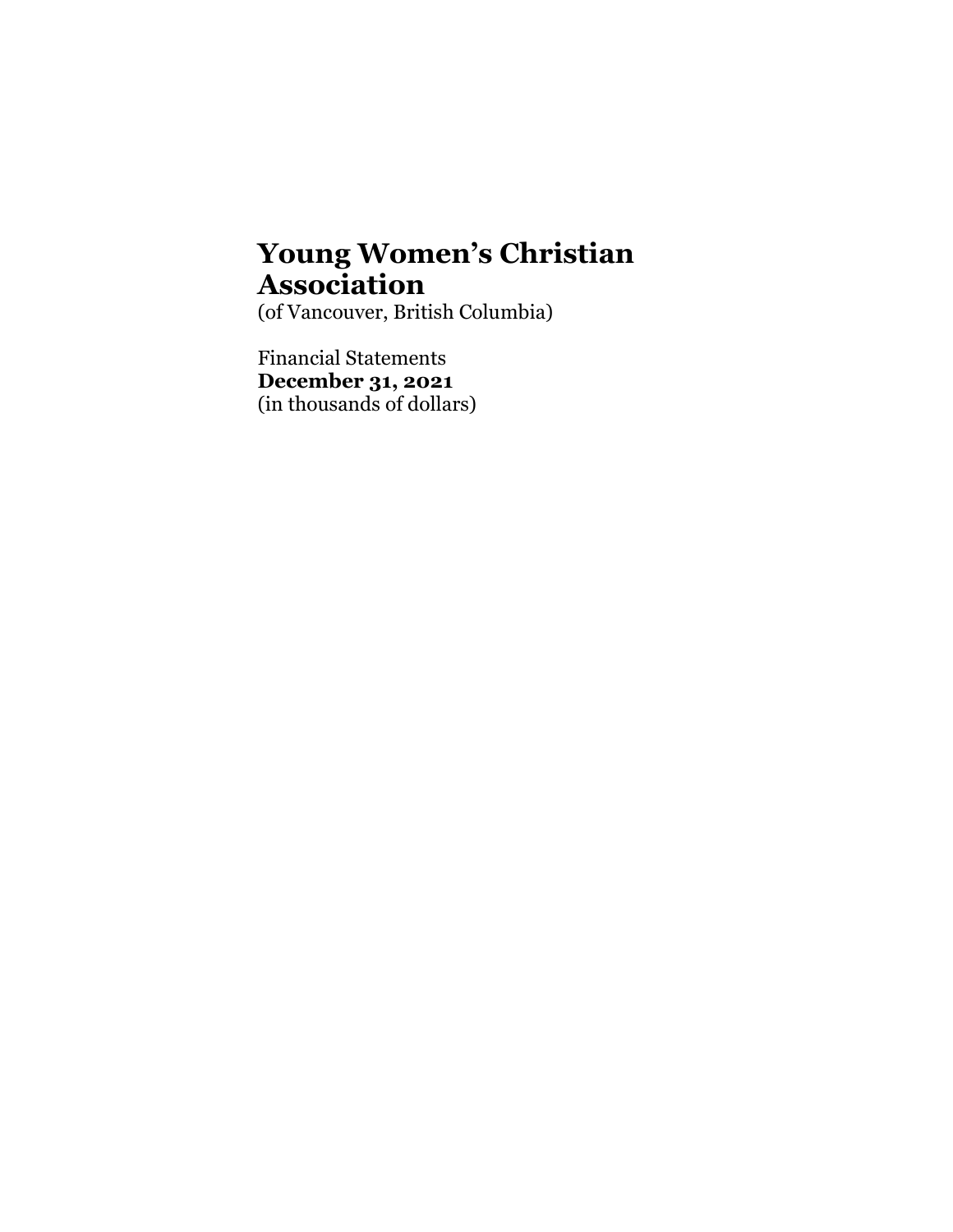

## Independent auditor's report

To the Members of Young Women's Christian Association (of Vancouver, British Columbia)

### **Report on the audit of the financial statements**

#### **Our opinion**

In our opinion, the accompanying financial statements present fairly, in all material respects, the financial position of Young Women's Christian Association (of Vancouver, British Columbia) (the Association) as at December 31, 2021 and the results of its operations and its cash flows for the year then ended in accordance with Canadian accounting standards for not-for-profit organizations.

#### **What we have audited**

The Association's financial statements comprise:

- the balance sheet as at December 31, 2021;
- the statement of revenue and expenses for the year then ended;
- the statement of changes in fund balances for the year then ended;
- the statement of cash flows for the year then ended; and
- the notes to the financial statements, which include significant accounting policies and other explanatory information.

#### **Basis for opinion**

We conducted our audit in accordance with Canadian generally accepted auditing standards. Our responsibilities under those standards are further described in the *Auditor's responsibilities for the audit of the financial statements* section of our report.

We believe that the audit evidence we have obtained is sufficient and appropriate to provide a basis for our opinion.

#### **Independence**

We are independent of the Association in accordance with the ethical requirements that are relevant to our audit of the financial statements in Canada. We have fulfilled our other ethical responsibilities in accordance with these requirements.

PricewaterhouseCoopers LLP PricewaterhouseCoopers Place, 250 Howe Street, Suite 1400, Vancouver, British Columbia, Canada V6C 3S7 T: +1 604 806 7000, F: +1 604 806 7806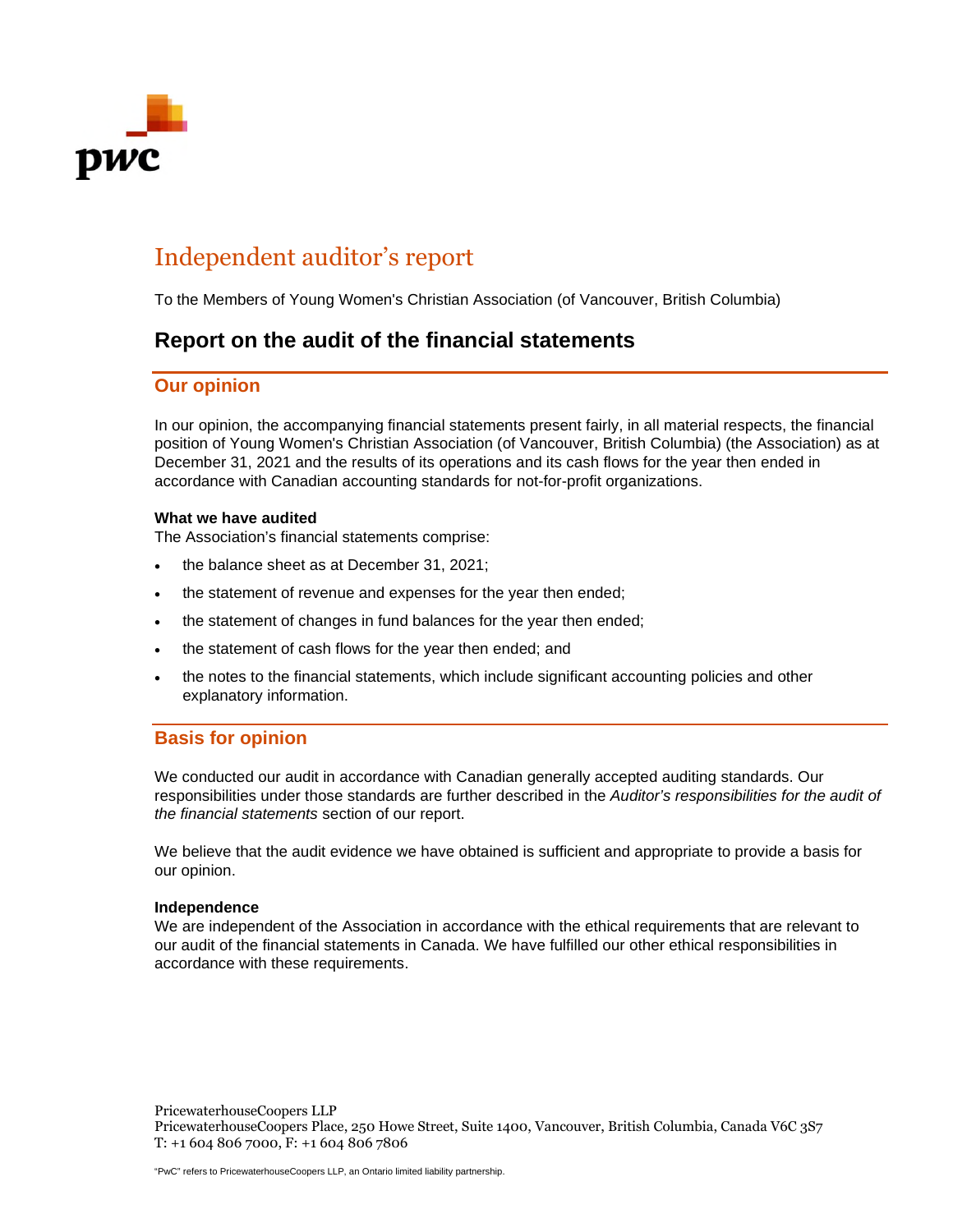

#### **Responsibilities of management and those charged with governance for the financial statements**

Management is responsible for the preparation and fair presentation of the financial statements in accordance with Canadian accounting standards for not-for-profit organizations, and for such internal control as management determines is necessary to enable the preparation of financial statements that are free from material misstatement, whether due to fraud or error.

In preparing the financial statements, management is responsible for assessing the Association's ability to continue as a going concern, disclosing, as applicable, matters related to going concern and using the going concern basis of accounting unless management either intends to liquidate the Association or to cease operations, or has no realistic alternative but to do so.

Those charged with governance are responsible for overseeing the Association's financial reporting process.

#### **Auditor's responsibilities for the audit of the financial statements**

Our objectives are to obtain reasonable assurance about whether the financial statements as a whole are free from material misstatement, whether due to fraud or error, and to issue an auditor's report that includes our opinion. Reasonable assurance is a high level of assurance, but is not a guarantee that an audit conducted in accordance with Canadian generally accepted auditing standards will always detect a material misstatement when it exists. Misstatements can arise from fraud or error and are considered material if, individually or in the aggregate, they could reasonably be expected to influence the economic decisions of users taken on the basis of these financial statements.

As part of an audit in accordance with Canadian generally accepted auditing standards, we exercise professional judgment and maintain professional skepticism throughout the audit. We also:

- Identify and assess the risks of material misstatement of the financial statements, whether due to fraud or error, design and perform audit procedures responsive to those risks, and obtain audit evidence that is sufficient and appropriate to provide a basis for our opinion. The risk of not detecting a material misstatement resulting from fraud is higher than for one resulting from error, as fraud may involve collusion, forgery, intentional omissions, misrepresentations, or the override of internal control.
- Obtain an understanding of internal control relevant to the audit in order to design audit procedures that are appropriate in the circumstances, but not for the purpose of expressing an opinion on the effectiveness of the Association's internal control.
- Evaluate the appropriateness of accounting policies used and the reasonableness of accounting estimates and related disclosures made by management.
- Conclude on the appropriateness of management's use of the going concern basis of accounting and, based on the audit evidence obtained, whether a material uncertainty exists related to events or conditions that may cast significant doubt on the Association's ability to continue as a going concern.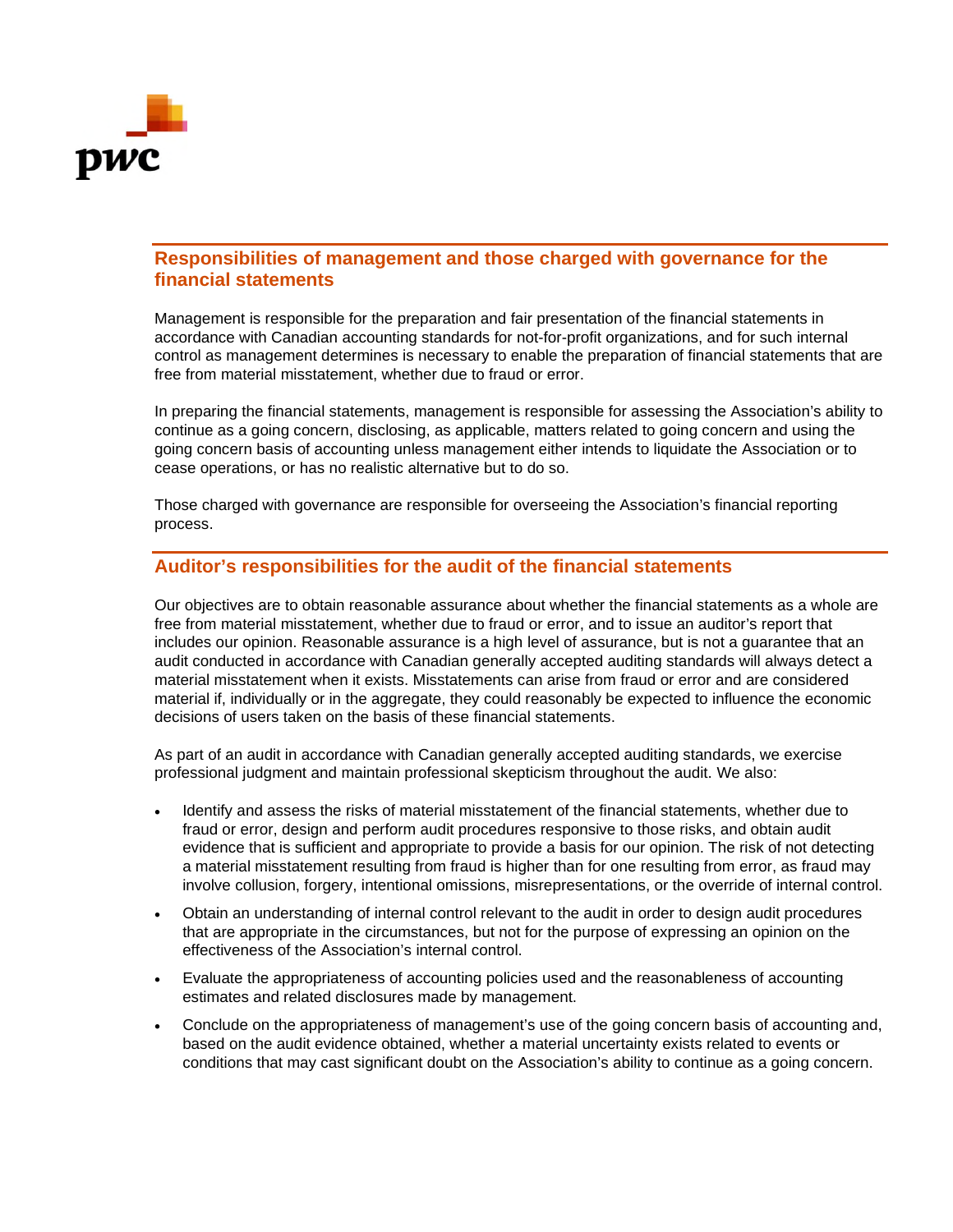

If we conclude that a material uncertainty exists, we are required to draw attention in our auditor's report to the related disclosures in the financial statements or, if such disclosures are inadequate, to modify our opinion. Our conclusions are based on the audit evidence obtained up to the date of our auditor's report. However, future events or conditions may cause the Association to cease to continue as a going concern.

 Evaluate the overall presentation, structure and content of the financial statements, including the disclosures, and whether the financial statements represent the underlying transactions and events in a manner that achieves fair presentation.

We communicate with those charged with governance regarding, among other matters, the planned scope and timing of the audit and significant audit findings, including any significant deficiencies in internal control that we identify during our audit.

### **Report on other legal and regulatory requirements**

As required by the Societies Act of British Columbia, we report that, in our opinion, Canadian accounting standards for not-for-profit organizations have been applied on a basis consistent with that of the preceding year.

Pricewaterhouse Coopers LLP

Chartered Professional Accountants

Vancouver, British Columbia May 11, 2022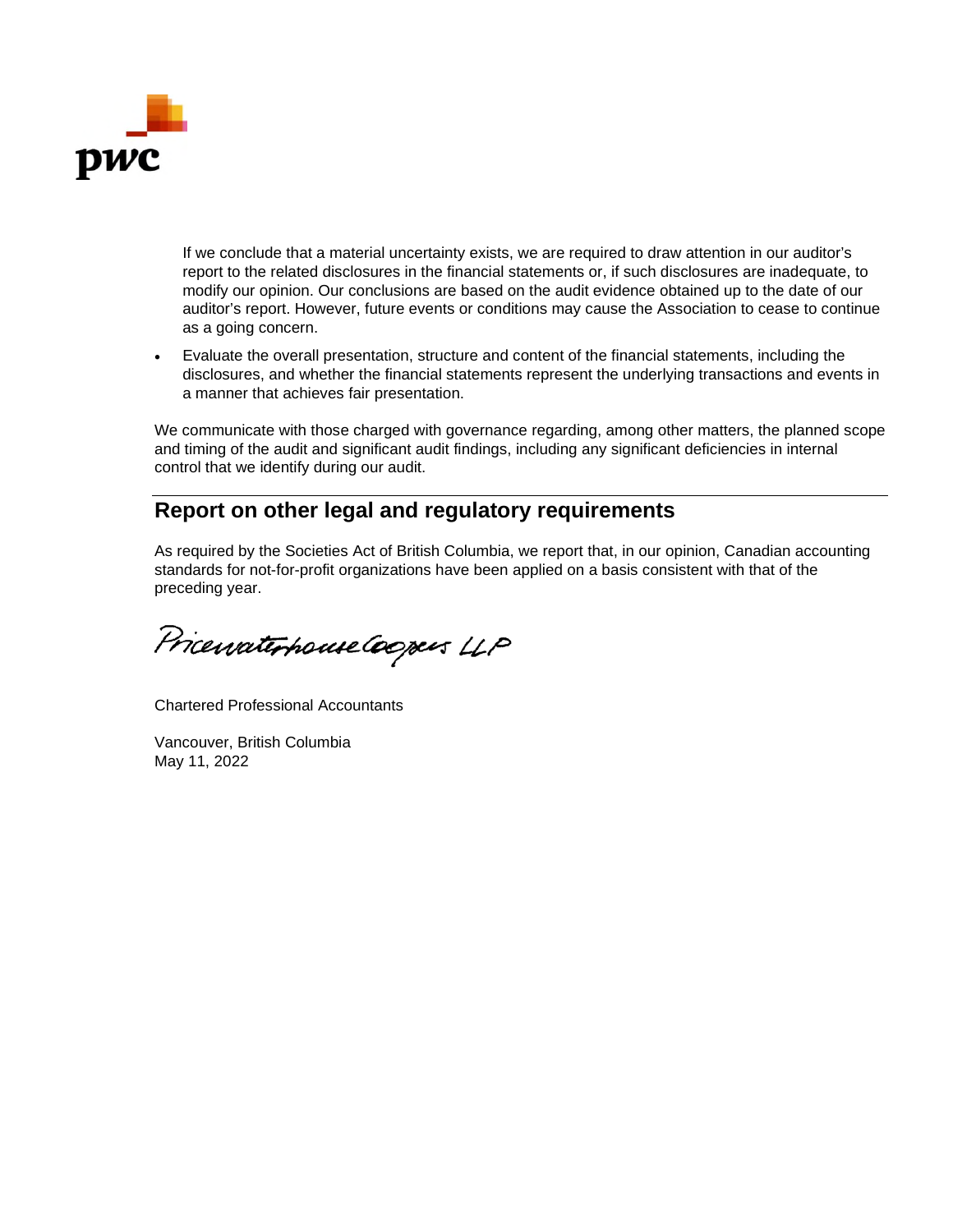(of Vancouver, British Columbia)

### Balance Sheet

#### **As at December 31, 2021**

#### (in thousands of dollars)

|                                                                                                                                                                               | <b>Operating Fund</b>                      |                                       |                                     | <b>Restricted Fund</b>    |                                                               | Total                                                         |
|-------------------------------------------------------------------------------------------------------------------------------------------------------------------------------|--------------------------------------------|---------------------------------------|-------------------------------------|---------------------------|---------------------------------------------------------------|---------------------------------------------------------------|
|                                                                                                                                                                               | 2021<br>\$                                 | 2020<br>\$                            | 2021<br>\$                          | 2020<br>\$                | 2021<br>\$                                                    | 2020<br>\$                                                    |
| <b>Assets</b>                                                                                                                                                                 |                                            |                                       |                                     |                           |                                                               |                                                               |
| <b>Current assets</b><br>Cash and cash equivalents (note 3)<br>Short-term investments (note 4)<br>Accounts receivable<br>Inventory and prepaid expenses<br>Interfund balances | 16,899<br>446<br>2,603<br>551<br>1,027     | 9,756<br>656<br>2,727<br>568<br>5,037 | (1,027)                             | (5,037)                   | 16,899<br>446<br>2,603<br>551                                 | 9,756<br>656<br>2,727<br>568                                  |
|                                                                                                                                                                               | 21,526                                     | 18,744                                | (1,027)                             | (5,037)                   | 20,499                                                        | 13,707                                                        |
| <b>Restricted investments</b>                                                                                                                                                 | 2,781                                      | 1,874                                 | 1,281                               | 1,272                     | 4,062                                                         | 3,146                                                         |
| Long-term investments (note 4)                                                                                                                                                | 5,797                                      | 5,722                                 |                                     |                           | 5,797                                                         | 5,722                                                         |
| Property and equipment (note 5)                                                                                                                                               |                                            |                                       | 59,640                              | 53,925                    | 59,640                                                        | 53,925                                                        |
|                                                                                                                                                                               | 30,104                                     | 26,340                                | 59,894                              | 50,160                    | 89,998                                                        | 76,500                                                        |
| <b>Liabilities</b>                                                                                                                                                            |                                            |                                       |                                     |                           |                                                               |                                                               |
| <b>Current liabilities</b><br>Accounts payable and accrued<br>liabilities<br>Deferred revenue (note 6)<br>Current portion of capital lease<br>payable                         | 3,388<br>3,331                             | 3,174<br>3,276                        | 11                                  | 10                        | 3,388<br>3,331<br>11                                          | 3,174<br>3,276<br>10                                          |
| Demand loan payable (note 7)<br>Current portion of mortgages payable<br>(note 7)                                                                                              |                                            |                                       | 4,864<br>232                        | 617                       | 4,864<br>232                                                  | 617                                                           |
|                                                                                                                                                                               | 6,719                                      | 6,450                                 | 5,107                               | 627                       | 11,826                                                        | 7,077                                                         |
| Capital lease payable                                                                                                                                                         |                                            |                                       | 4                                   | 15                        | $\overline{4}$                                                | 15                                                            |
| Mortgages payable (note 7)                                                                                                                                                    |                                            |                                       | 4,062                               | 3,903                     | 4,062                                                         | 3,903                                                         |
| Deferred revenue (note 6)                                                                                                                                                     | 473                                        | 1,205                                 |                                     |                           | 473                                                           | 1,205                                                         |
|                                                                                                                                                                               | 7,192                                      | 7,655                                 | 9,173                               | 4,545                     | 16,365                                                        | 12,200                                                        |
| <b>Fund balances</b><br>Unrestricted<br>Internally restricted<br>Donor designated endowment funds<br><b>BC Housing Reserve Fund</b><br>Capital fund                           | 519<br>19,612<br>2,781<br>22,912<br>30,104 | 524<br>16,037<br>2,124<br>18,685      | 1,281<br>49,440<br>50,721<br>59,894 | 1,272<br>44,343<br>45,615 | 519<br>19,612<br>2,781<br>1,281<br>49,440<br>73,633<br>89,998 | 524<br>16.037<br>2,124<br>1,272<br>44,343<br>64,300<br>76,500 |
|                                                                                                                                                                               |                                            | 26,340                                |                                     | 50,160                    |                                                               |                                                               |

**Commitments** (note 11)

### **Approved by the Board of Directors**

 $\mathbb{C}$   $\downarrow$   $\mathbb{C}$   $\mathbb{C}$   $\mathbb{C}$   $\mathbb{C}$   $\mathbb{C}$   $\mathbb{C}$   $\mathbb{C}$   $\mathbb{C}$   $\mathbb{C}$   $\mathbb{C}$   $\mathbb{C}$   $\mathbb{C}$   $\mathbb{C}$   $\mathbb{C}$   $\mathbb{C}$   $\mathbb{C}$   $\mathbb{C}$   $\mathbb{C}$   $\mathbb{C}$   $\mathbb{C}$   $\mathbb{C}$   $\mathbb{C}$   $\mathbb{C}$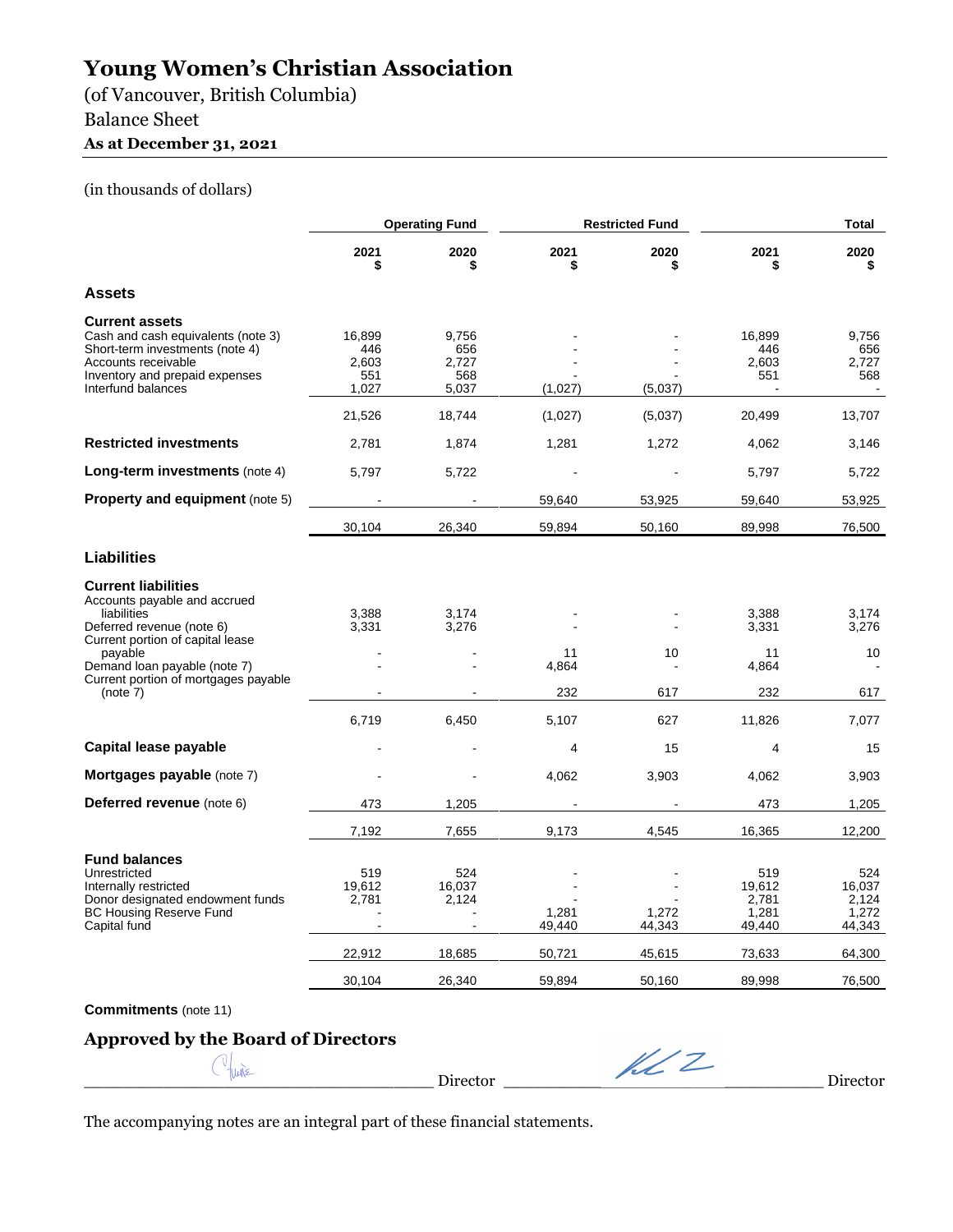(of Vancouver, British Columbia)

Statement of Revenue and Expenses

### **For the year ended December 31, 2021**

#### (in thousands of dollars)

|                                                    | <b>Operating Fund</b> |            |            | <b>Restricted Fund</b> |            | <b>Total</b> |
|----------------------------------------------------|-----------------------|------------|------------|------------------------|------------|--------------|
|                                                    | 2021<br>\$            | 2020<br>\$ | 2021<br>\$ | 2020<br>\$             | 2021<br>\$ | 2020<br>\$   |
| <b>Revenue</b>                                     |                       |            |            |                        |            |              |
| Government contracted                              |                       |            |            |                        |            |              |
| programs                                           | 26,078                | 23,269     | 3,268      | 5,148                  | 29,346     | 28,417       |
| Donations                                          | 4,402                 | 4,682      | 3,611      | 1,890                  | 8,013      | 6,572        |
| Early Learning and Care                            |                       |            |            |                        |            |              |
| Centres                                            | 2,459                 | 1,880      |            |                        | 2,459      | 1,880        |
| Hotel/residence                                    | 2,412                 | 734        |            |                        | 2,412      | 734          |
| Other revenue                                      | 1,991                 | 1,323      |            |                        | 1,991      | 1,323        |
| <b>Health and fitness</b>                          | 1,915                 | 1,610      |            |                        | 1,915      | 1,610        |
| Government wage subsidy                            | 1,364                 | 2,810      |            |                        | 1,364      | 2,810        |
| Investment income                                  | 776                   | 1,102      | 51         | 65                     | 827        | 1,167        |
| Women of Distinction                               |                       |            |            |                        |            |              |
| Event                                              | 287                   | 415        |            |                        | 287        | 415          |
| Gaming revenue                                     | 100                   | 52         | 150        |                        | 250        | 52           |
|                                                    | 41,784                | 37,877     | 7,080      | 7,103                  | 48,864     | 44,980       |
| <b>Expenses</b> (note 15)<br>Government contracted |                       |            |            |                        |            |              |
| programs                                           | 22,607                | 20,638     | 65         | 41                     | 22,672     | 20,679       |
| Other community services                           | 3,821                 | 3,189      |            |                        | 3,821      | 3,189        |
| <b>Health and fitness</b>                          | 2,763                 | 2,509      |            |                        | 2,763      | 2,509        |
| Hotel/residence                                    | 2,738                 | 2,625      |            |                        | 2,738      | 2,625        |
| Early Learning and Care                            |                       |            |            |                        |            |              |
| Centres                                            | 2,691                 | 2,256      |            |                        | 2,691      | 2,256        |
| Fundraising                                        | 1,795                 | 1,669      |            |                        | 1,795      | 1,669        |
| Head office expense                                | 419                   | 375        |            |                        | 419        | 375          |
| Women of Distinction<br>Event                      | 231                   | 228        |            |                        | 231        | 228          |
| National and world                                 |                       |            |            |                        |            |              |
| allocation                                         | 146                   | 131        |            |                        | 146        | 131          |
| Depreciation                                       |                       |            | 2,255      | 1,420                  | 2,255      | 1,420        |
|                                                    |                       |            |            |                        |            |              |
|                                                    | 37,211                | 33,620     | 2,320      | 1,461                  | 39,531     | 35,081       |
| <b>Excess of revenue</b><br>over expenses          | 4,573                 | 4,257      | 4,760      | 5,642                  | 9,333      | 9,899        |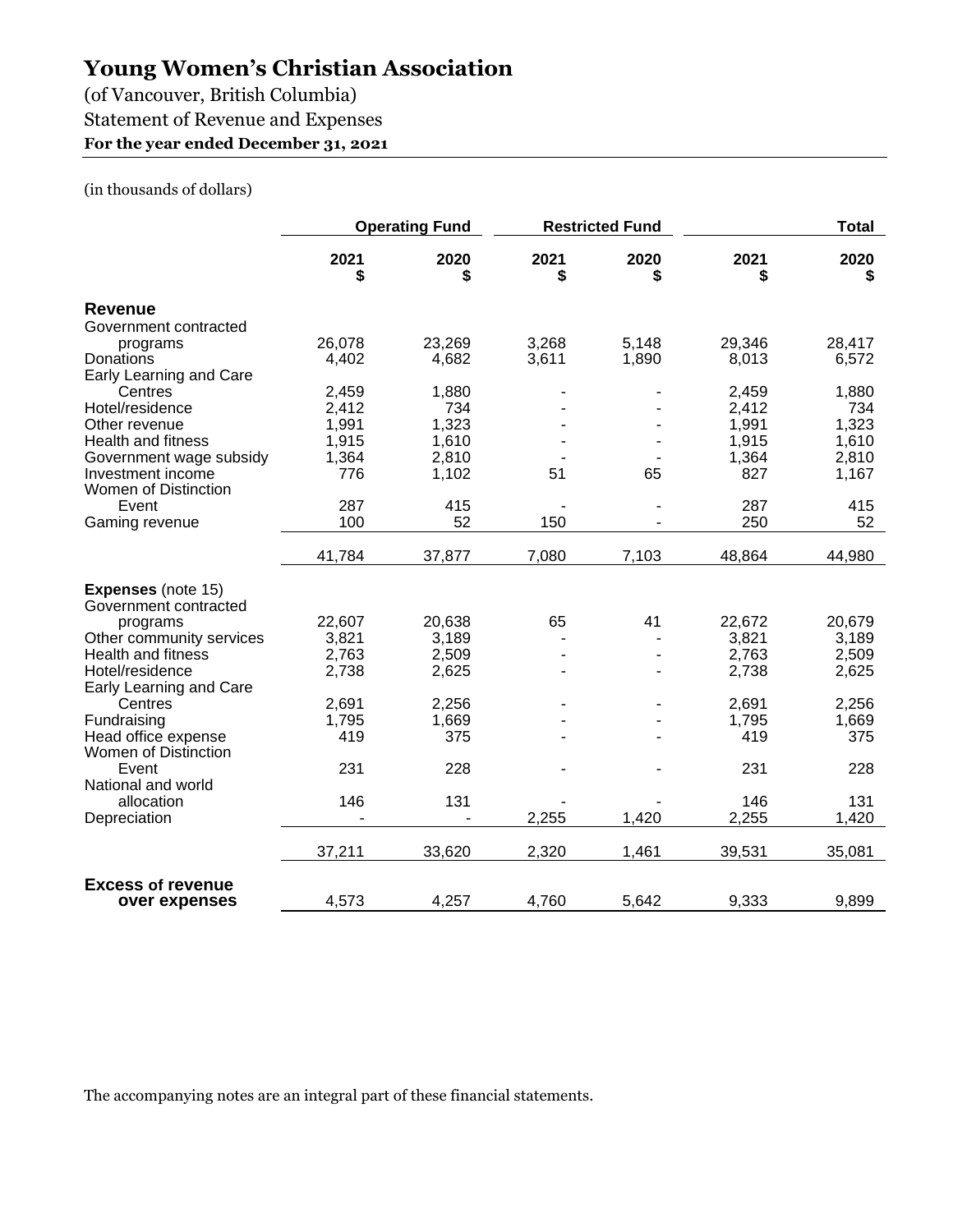(of Vancouver, British Columbia) Statement of Changes in Fund Balances **For the year ended December 31, 2021** 

(in thousands of dollars)

|                                                                   |                          |                                      |                         |                            |                     |                                  |                                                  | 2021                     | 2020              |
|-------------------------------------------------------------------|--------------------------|--------------------------------------|-------------------------|----------------------------|---------------------|----------------------------------|--------------------------------------------------|--------------------------|-------------------|
|                                                                   | <b>Unrestricted</b><br>s | Internally<br>restricted<br>(note 8) | Donor<br>endowment<br>э | Total<br>Operating<br>Fund | <b>Capital Fund</b> | <b>BC Housing</b><br><b>Fund</b> | <b>Total</b><br><b>Restricted</b><br><b>Fund</b> | <b>Total</b><br>ъ        | <b>Total</b><br>S |
| <b>Fund balances -</b><br><b>Beginning of</b><br>year             | 524                      | 16,037                               | 2,124                   | 18,685                     | 44,343              | 1,272                            | 45,615                                           | 64,300                   | 54,401            |
| Excess of revenue over<br>expenses<br>Transfer to internally      | 4,441                    | $\overline{\phantom{a}}$             | 132                     | 4,573                      | 4,751               | 9                                | 4,760                                            | 9,333                    | 9,899             |
| restricted fund<br>Transfer to capital fund<br>Transfer for donor | (4,300)<br>(146)         | 4,300<br>(725)                       | $\sim$<br>$\sim$        | (871)                      | 871                 | $\sim$<br>$\sim$                 | 871                                              | $\overline{\phantom{0}}$ |                   |
| endowment fund                                                    | $\sim$                   | $\blacksquare$                       | 525                     | 525                        | (525)               | $\sim$                           | (525)                                            | $\,$ $\,$                |                   |
| <b>Fund balances -</b><br>End of year<br>(note 14)                | 519                      | 19,612                               | 2,781                   | 22,912                     | 49,440              | 1,281                            | 50,721                                           | 73,633                   | 64,300            |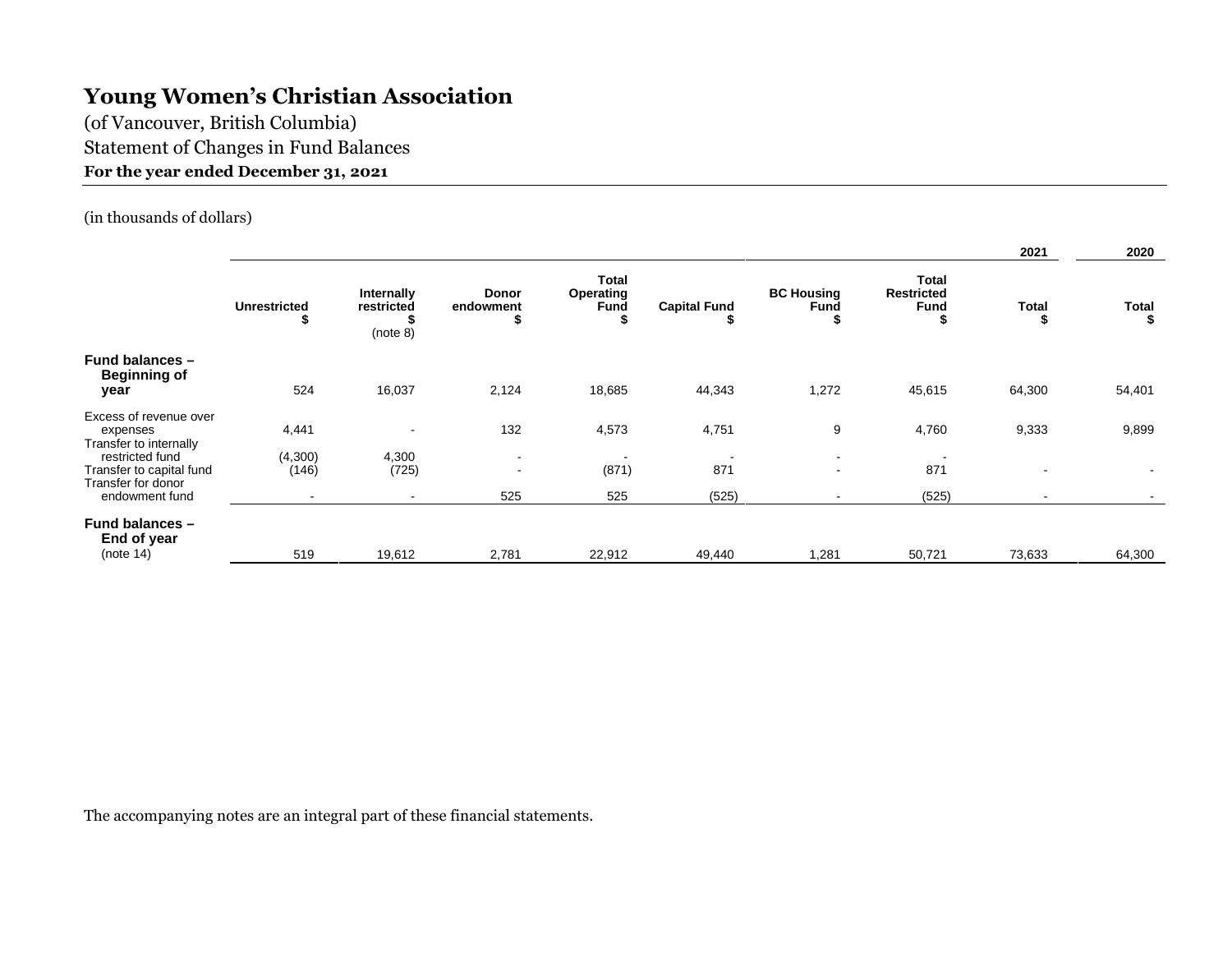(of Vancouver, British Columbia) Statement of Cash Flows **For the year ended December 31, 2021** 

(in thousands of dollars)

|                                                                                                                                                                                                                   | 2021                                     | 2020                                         |
|-------------------------------------------------------------------------------------------------------------------------------------------------------------------------------------------------------------------|------------------------------------------|----------------------------------------------|
| Cash provided by (used in)                                                                                                                                                                                        |                                          |                                              |
| <b>Operating activities</b><br>Excess of revenue over expenses<br>Items not affecting cash                                                                                                                        | 9,333                                    | 9,899                                        |
| Depreciation<br>Realized gain and change in unrealized gain on investments                                                                                                                                        | 2,255<br>599                             | 1,420<br>884                                 |
|                                                                                                                                                                                                                   | 12,187                                   | 12,203                                       |
| Net change in non-cash working capital balances, excluding current<br>portion of mortgages payable and capital leases payable                                                                                     | (322)                                    | (2,592)                                      |
|                                                                                                                                                                                                                   | 11,865                                   | 9,611                                        |
| <b>Financing activities</b><br>Repayment of mortgages payable<br>Demand loan payable                                                                                                                              | (226)<br>4,864                           | (214)                                        |
|                                                                                                                                                                                                                   | 4,638                                    | (214)                                        |
| <b>Investing activities</b><br>Repayment of capital lease<br>Decrease (increase) in short-term investments<br>Increase in restricted investments<br>Increase in investments<br>Purchase of property and equipment | (10)<br>211<br>(918)<br>(674)<br>(7,969) | (10)<br>(17)<br>(100)<br>(1, 831)<br>(9,861) |
|                                                                                                                                                                                                                   | (9,360)                                  | (11, 819)                                    |
| Increase (decrease) in cash and cash equivalents                                                                                                                                                                  | 7,143                                    | (2, 422)                                     |
| Cash and cash equivalents - Beginning of year                                                                                                                                                                     | 9,756                                    | 12,178                                       |
| Cash and cash equivalents - End of year                                                                                                                                                                           | 16,899                                   | 9,756                                        |
| <b>Supplementary information</b><br>Interest paid                                                                                                                                                                 | 144                                      | 164                                          |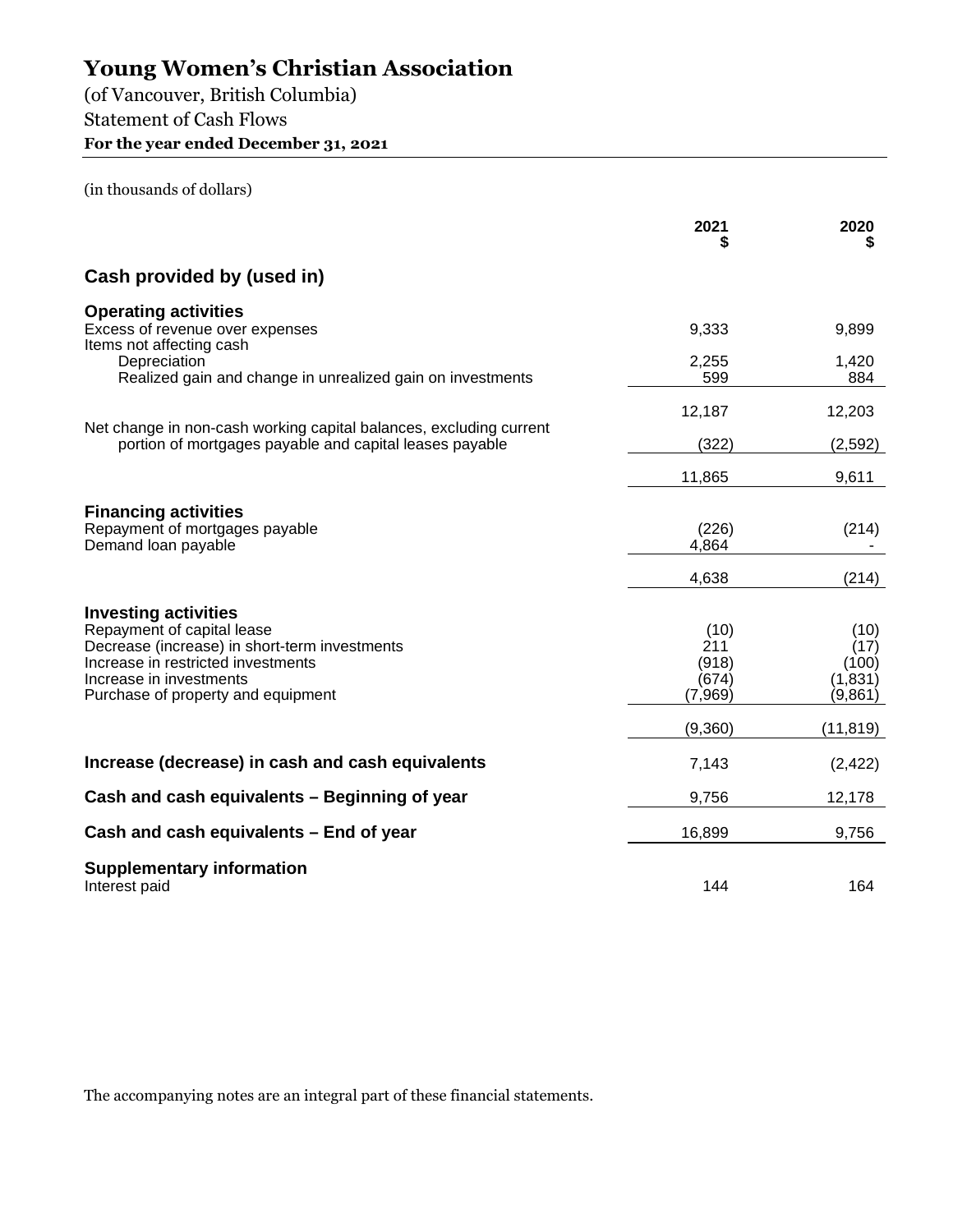(of Vancouver, British Columbia) Notes to Financial Statements **December 31, 2021** 

(in thousands of dollars)

#### **1 Mission statement**

The Young Women's Christian Association (of Vancouver, British Columbia) (the Association), a registered charity under the Income Tax Act, is a volunteer and membership based association and part of the YWCA network around the world.

The Association's mission is to advance gender equity alongside women, families, Two-Spirit and gender diverse people through advocacy and integrated services that help support personal, collective and economic well-being.

#### **2 Significant accounting policies**

#### **Fund accounting**

The Association maintains its accounts in accordance with the principles of fund accounting. Resources are classified for accounting and reporting purposes into funds according to the activity or objective specified.

The Operating Fund reports the general operating activities of the Association, the allocation of fund balances for internally and externally restricted purposes and the activities of donor designated endowment funds.

The Restricted Fund reports a Capital Fund and a BC Housing Reserve Fund. The Capital Fund includes the Association's property that has been funded by government grants, capital contributions and amounts transferred from the Operating Fund. The BC Housing Reserve Fund includes the Association's net assets that are externally restricted for capital asset replacement activities within BC Housing properties.

Interfund balances of \$1,027 (2020 – \$5,037) reflect the amount of funds used by the Restricted Fund that are advanced by the Operating Fund.

#### **Revenue recognition**

The Association follows the restricted fund method, which includes a general fund and a restricted fund for certain restricted contributions.

a) Operating Fund

The Association's general fund, the Operating Fund, follows the deferral method of accounting for contributions that do not have a separate restricted fund.

Donations are recorded as revenue when received or receivable except when the donor has specified that they are intended for use in a future period, in which case they are recorded in deferred revenue. Donations are recognized as revenue when the amount can be reasonably estimated and collection is reasonably assured. Hotel/residence revenue and health and fitness revenue are recognized when services are provided to the guests and members and ultimate collection is reasonably assured. Fees and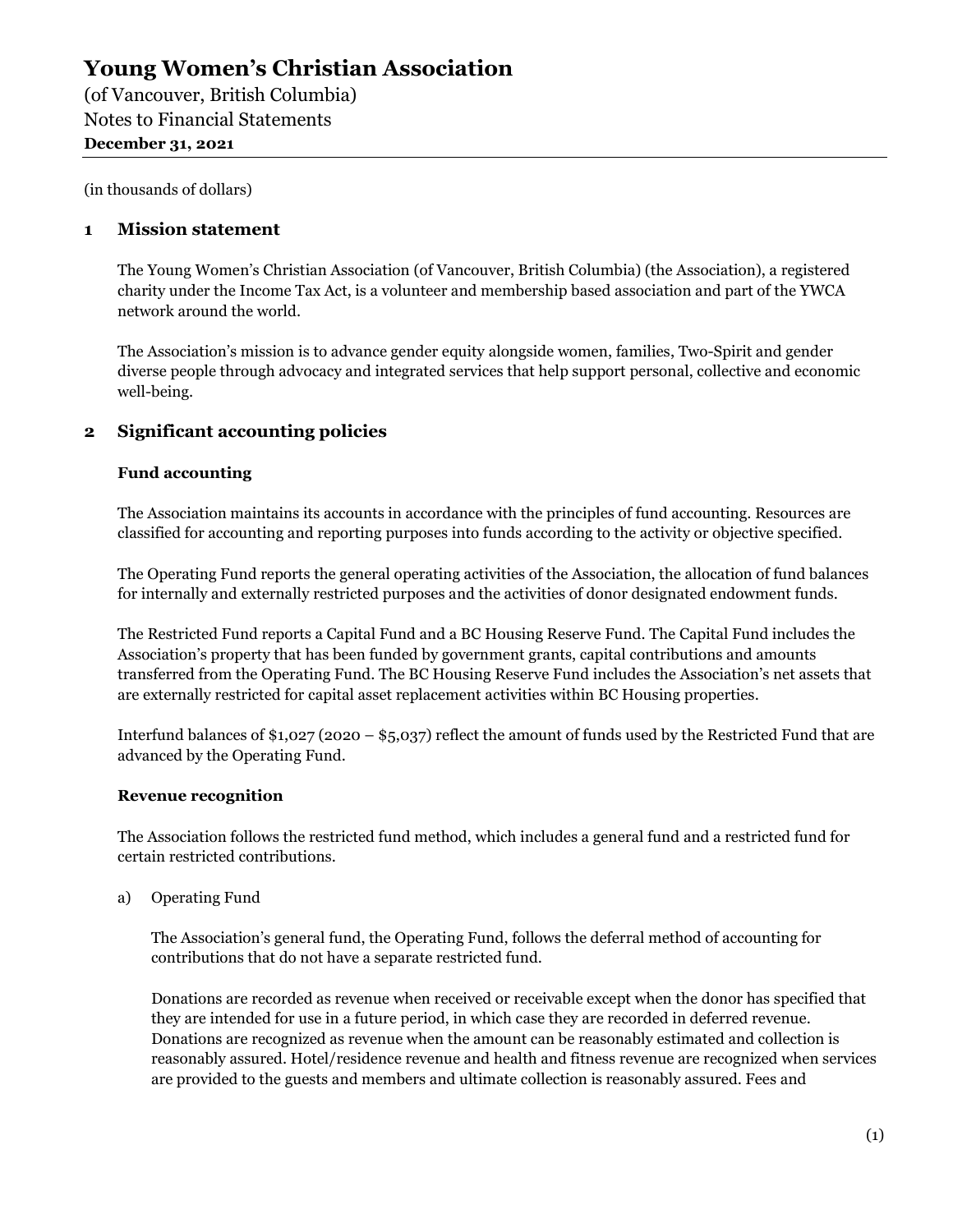(of Vancouver, British Columbia) Notes to Financial Statements

#### **December 31, 2021**

#### (in thousands of dollars)

government grants and contracts are accounted for using the deferral method, whereby such amounts are deferred and recorded as income in the period in which the service is provided.

Endowment contributions are recognized as direct increases in fund balances when received.

Pledged funds and legacies are recorded as they are received.

b) Restricted Fund

The Association follows the restricted fund method of accounting for contributions in the Capital Fund and the BC Housing Reserve Fund. Contributions for capital expenditures are recorded as revenue when received. Contributions received from BC Housing for the replacement reserve fund have been reported as revenue in the BC Housing Reserve Fund.

c) Donated services

Approximately 266 volunteers contributed over 7,363 hours throughout the year to assist the Association in carrying out its program activities. Due to the difficulty of determining their fair value, donated services are not recognized in the financial statements. Amounts are not rounded.

d) Non-cash donations

As part of its programs, the Association receives non-cash donations consisting primarily of food, clothing and toys, which it distributes to families participating in its programs. Tax receipted donations totalling \$210 (2020 – \$167) have been recognized as both an in-kind revenue and an in-kind expense, at the fair market value of the gifts, as provided by the donors.

#### **Cash and cash equivalents**

Cash and cash equivalents comprise cash on deposit and a higher interest earning premium investment account.

#### **Inventory**

Inventory is valued at the lower of cost and estimated net realizable value.

#### **Investments**

Investments are recorded at fair value based on prices quoted in active markets, and changes in fair value are recognized in the statement of revenue and expenses. Short-term investments are disclosed separately and represent those investments with a maturity of less than one year.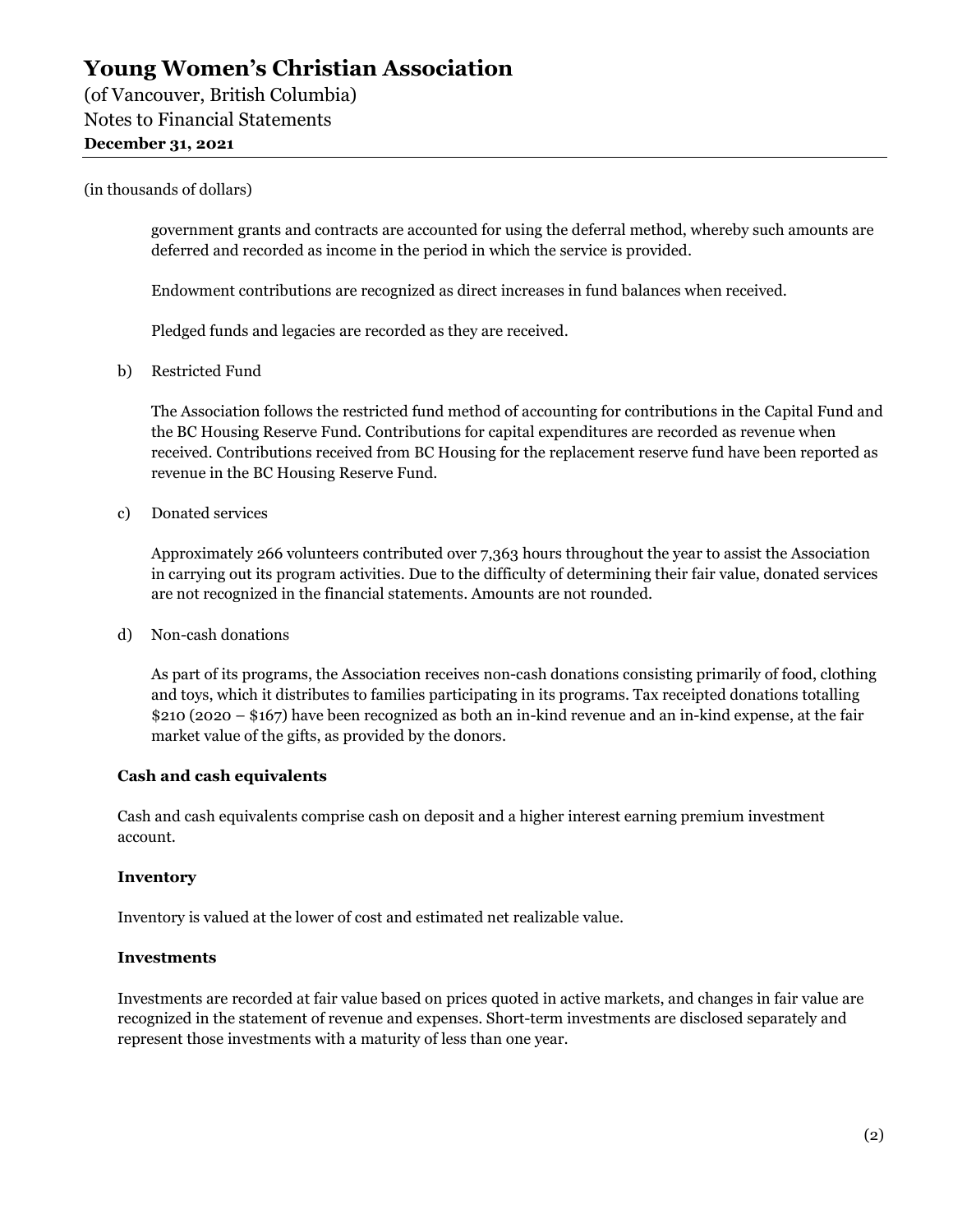(of Vancouver, British Columbia) Notes to Financial Statements **December 31, 2021** 

#### (in thousands of dollars)

#### **Property and equipment**

Property and equipment are recorded at cost. Depreciation is provided at the following rates on a pro rata basis once the assets are being used as intended by the Association:

| 4%         |
|------------|
| 8%         |
| 2%         |
| <b>20%</b> |
| 10%        |
| 100%       |
| 50%        |
| 30%        |
|            |

#### **Investment income**

Investment income includes interest and dividends that are recorded on an accrual basis and realized and unrealized gains and losses on disposal of investments.

#### **Pension plan**

The Association is part of the United Way of the Lower Mainland multi-employer defined benefit pension plan. It provides this benefit for employees working 17.5 hours or more each week. The plan is accounted for on the defined contribution basis, as it is not possible to separately identify the assets and liabilities of the pension plan that relate to the Association.

#### **Financial instruments**

Financial assets and liabilities are measured at fair value with the exception of investments held to maturity, loans and receivables and other liabilities that are measured at amortized cost using the effective interest rate method. The Association has designated its short-term and long-term investments as held-for-trading, and its cash and cash equivalents, accounts receivable, accounts payable and accrued liabilities and mortgages payable are measured at amortized cost.

#### **Use of estimates**

The preparation of the financial statements in conformity with Canadian accounting standards for not-forprofit organizations (ASNPO) requires management to make estimates and assumptions that affect the reported amounts of assets and liabilities and disclosure of contingencies at the date of the financial statements and the reported amounts of revenue and expenses during the reporting period. Actual results could differ from those estimates.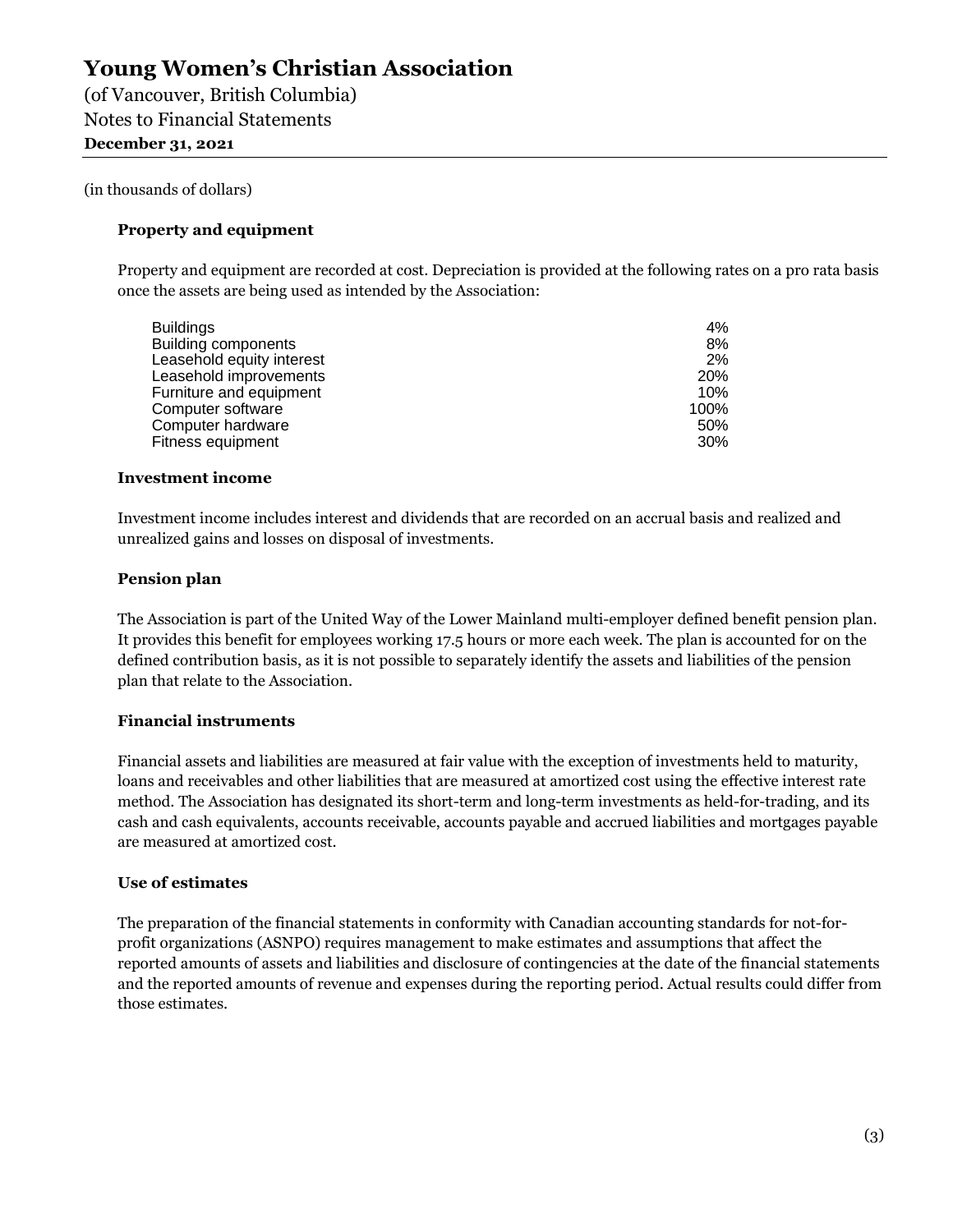(of Vancouver, British Columbia) Notes to Financial Statements **December 31, 2021** 

(in thousands of dollars)

#### **3 Cash and cash equivalents**

Cash and cash equivalents consist of cash on deposit, GIC, cash held in a high interest notice account and cash held in a premium investment account.

|                              | 2021   | 2020  |
|------------------------------|--------|-------|
| Cash on deposit              | 2,746  | 1,626 |
| Premium investment account   | 4,001  | 3,608 |
| High interest notice account | 3,541  | 4,522 |
| GIC                          | 6,611  |       |
|                              | 16.899 | 9,756 |
|                              |        |       |

#### **4 Investments**

Long-term investments consist of a portfolio of various equity and bond funds that are managed by a professional investment manager, and units in equity funds that were received as donations.

|                                                                      | 2021<br>\$     | 2020<br>S      |
|----------------------------------------------------------------------|----------------|----------------|
| Money market (Canadian and US dollars)<br>Bond funds<br>Equity funds | 446<br>4,842   | 656<br>4,907   |
| Canadian<br>International                                            | 1,938<br>3,079 | 1,659<br>2,302 |
| Less:                                                                | 10,305         | 9,524          |
| Restricted investments<br>Short-term investments                     | 4,062<br>446   | 3,146<br>656   |
| Long term investments                                                | 5,797          | 5,722          |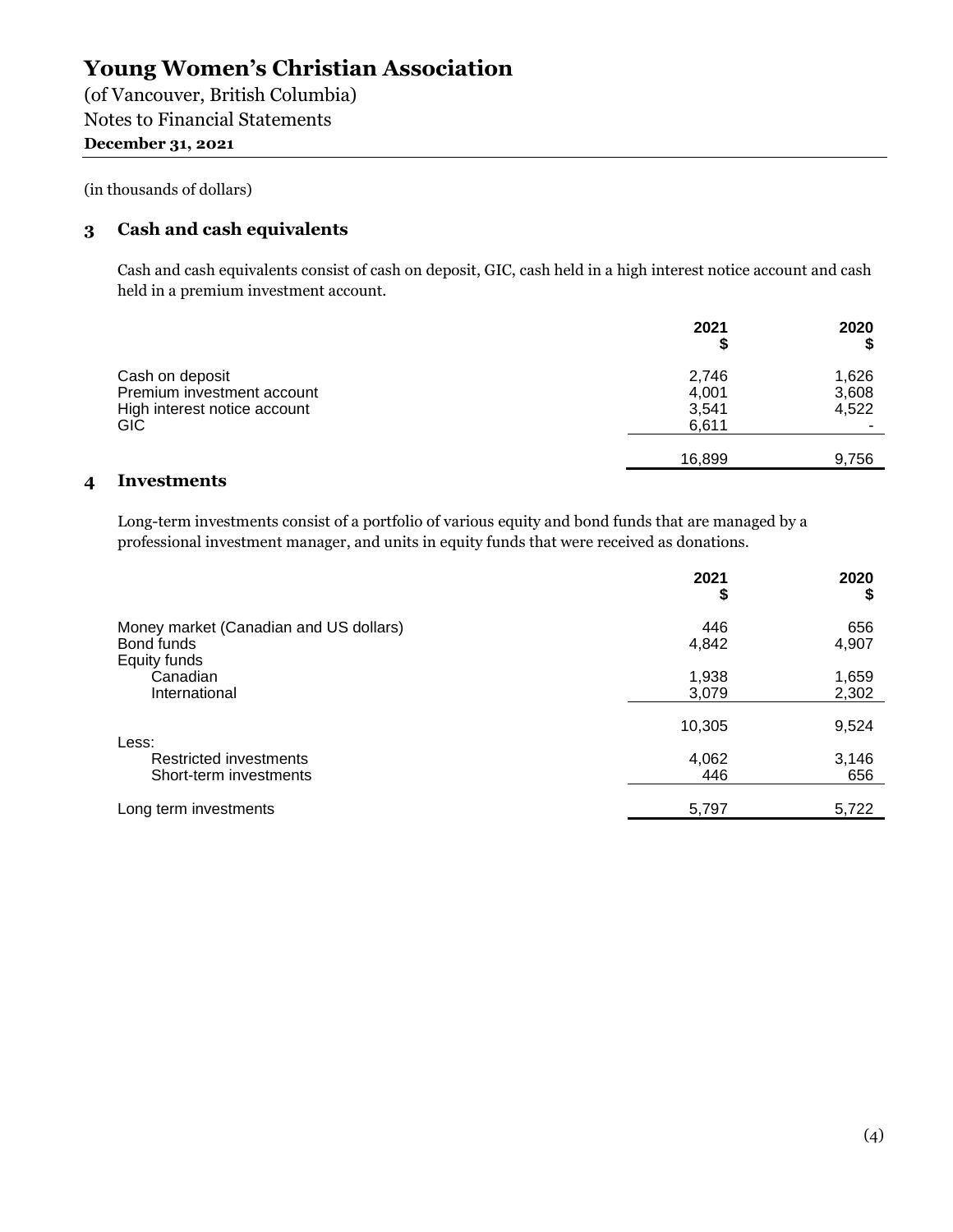(of Vancouver, British Columbia) Notes to Financial Statements

#### **December 31, 2021**

(in thousands of dollars)

#### **5 Property and equipment**

|                                                                                                                                                                                    |                                                    |                                      | 2021                                             |
|------------------------------------------------------------------------------------------------------------------------------------------------------------------------------------|----------------------------------------------------|--------------------------------------|--------------------------------------------------|
|                                                                                                                                                                                    | Cost<br>\$                                         | Accumulated<br>depreciation<br>S     | <b>Net</b><br>S                                  |
| Land and buildings<br>Leasehold equity interest - buildings (a)<br>Leasehold improvements<br>Furniture and equipment (b)<br>Computer equipment<br>Properties under development (c) | 76,053<br>2,031<br>511<br>4,996<br>978<br>639      | 20,753<br>355<br>421<br>3,405<br>634 | 55,300<br>1,676<br>90<br>1,591<br>344<br>639     |
|                                                                                                                                                                                    | 85,208                                             | 25,568                               | 59,640                                           |
|                                                                                                                                                                                    |                                                    |                                      | 2020                                             |
|                                                                                                                                                                                    | Cost<br>\$                                         | Accumulated<br>depreciation<br>S     | <b>Net</b><br>S                                  |
| Land and buildings<br>Leasehold equity interest - buildings (a)<br>Leasehold improvements<br>Furniture and equipment (b)<br>Computer equipment<br>Properties under development (c) | 50,866<br>2,031<br>511<br>4,403<br>1,011<br>18,417 | 18,901<br>320<br>340<br>3,102<br>651 | 31,965<br>1,711<br>171<br>1,301<br>360<br>18,417 |
|                                                                                                                                                                                    | 77,239                                             | 23,314                               | 53,925                                           |

- a) Under arrangements with BC Housing, the Association contributed in 2012 \$1,013 and \$1,018 for the single mothers' housing projects in Coquitlam and Surrey, and received a proportionate leasehold equity interest in the properties secured by Declaration of Trust agreements between the Association and Provincial Housing Rental Corporation.
- b) Included in furniture and equipment is equipment under capital lease of \$41 (2020 \$41), with accumulated depreciation of \$15 (2020 – \$26).
- c) Included in properties under development at year-end are development costs for new housing projects under development in the City of Burnaby and the City of Richmond.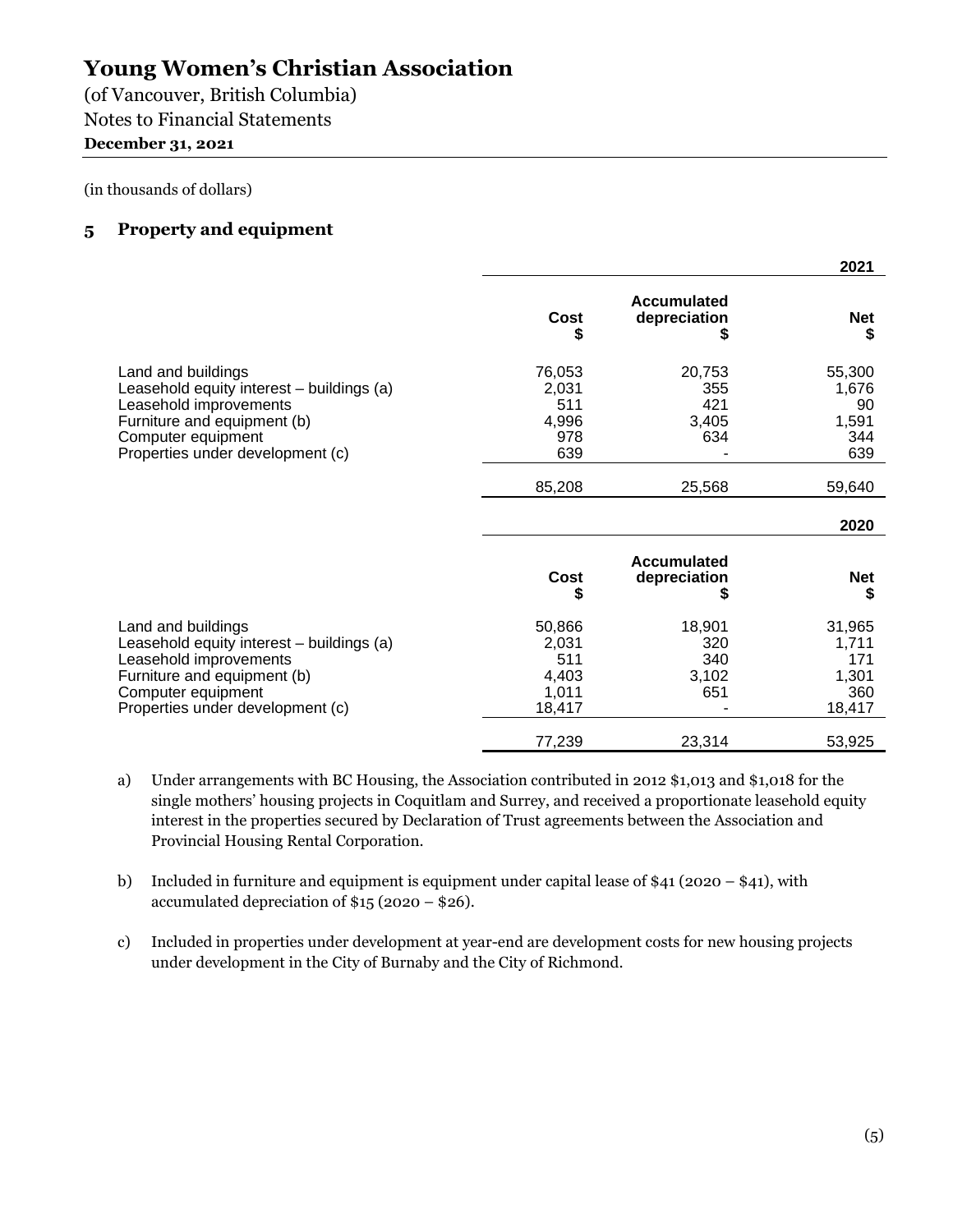(of Vancouver, British Columbia) Notes to Financial Statements **December 31, 2021** 

(in thousands of dollars)

#### **6 Deferred revenue**

Deferred revenue represents cash received for projects and services that are designated to be provided in the following year. Significant categories of deferred revenue are as follows:

|                                                                                         | 2021<br>\$     | 2020           |
|-----------------------------------------------------------------------------------------|----------------|----------------|
| Fees and other income received in advance<br>Fundraising and events received in advance | 2,207<br>1,597 | 3,056<br>1,425 |
| Less: Long-term deferred revenue                                                        | 3,804<br>473   | 4,481<br>1,205 |
|                                                                                         | 3,331          | 3,276          |

#### **7 Debt payable**

#### **Mortgages**

|                                                                                                                                                                                                                                                                                                                                                                                                                            | 2021<br>S | 2020<br>S |
|----------------------------------------------------------------------------------------------------------------------------------------------------------------------------------------------------------------------------------------------------------------------------------------------------------------------------------------------------------------------------------------------------------------------------|-----------|-----------|
| <b>Semlin Gardens</b><br>Peoples Trust Mortgage Ioan, bearing interest at 2.41% per annum with<br>monthly repayments of \$6,445 commencing June 1, 2016 and<br>maturing May 1, 2026 and amortized over a term of 15 years                                                                                                                                                                                                  | 652       | 712.      |
| <b>Munroe House</b><br>BC Housing mortgage loan, bearing interest at 1.34% per annum with<br>monthly repayments of \$3,710 commencing June 1, 2021,<br>maturing June 1, 2026 and amortized over a term of 9 years and 9<br>months<br>2nd mortgage: Peoples Trust mortgage loan, bearing interest at 2.76%<br>per annum with monthly repayments of \$3,355 commencing July 1,                                               | 391       | 431       |
| 2015, maturing June 1, 2025 and amortized over a term of<br>35 years                                                                                                                                                                                                                                                                                                                                                       | 795       | 814       |
| <b>Fraser Gardens</b><br>Royal Bank mortgage loan, bearing interest at 4.87% per annum with<br>monthly repayments of \$13,821 commencing June 1, 2007,<br>maturing June 1, 2027 and amortized over a term of 30 years<br>2nd mortgage: Peoples Trust mortgage loan, bearing interest at 2.76%<br>per annum with monthly repayments of \$468 commencing July 1,<br>2015, maturing June 1, 2025 and amortized over a term of | 1,808     | 1,885     |
| 35 years                                                                                                                                                                                                                                                                                                                                                                                                                   | 111       | 113       |
| Carried forward                                                                                                                                                                                                                                                                                                                                                                                                            | 3,757     | 3,955     |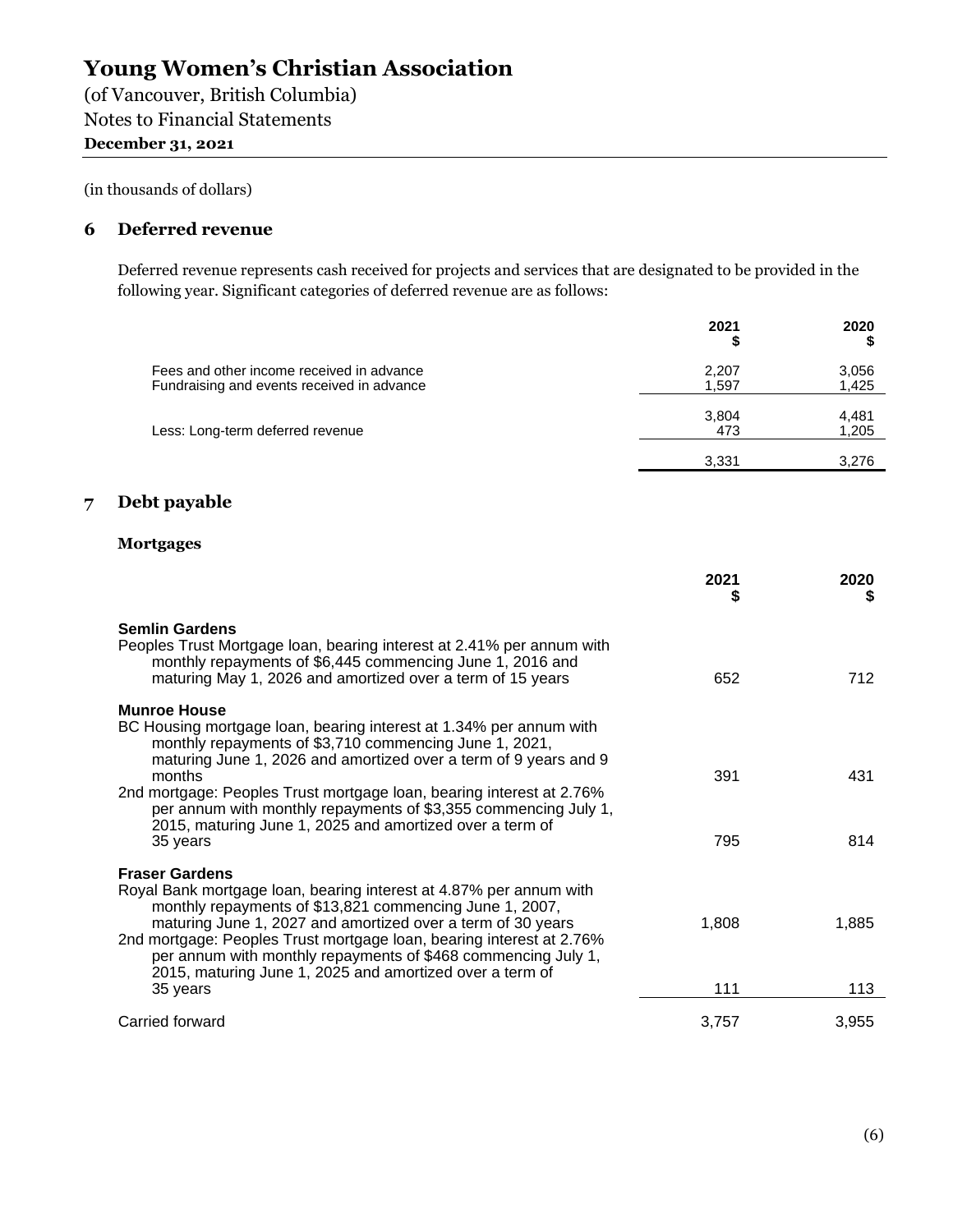(of Vancouver, British Columbia) Notes to Financial Statements

#### **December 31, 2021**

#### (in thousands of dollars)

|                                                                                                                                                                                                                    | 2021<br>S    | 2020         |
|--------------------------------------------------------------------------------------------------------------------------------------------------------------------------------------------------------------------|--------------|--------------|
| Brought forward                                                                                                                                                                                                    | 3,757        | 3,955        |
| <b>Crabtree Corner</b><br>TD Bank loan, bearing interest at 1.439% per annum with monthly<br>repayments of \$2,968 commencing December 1, 2020, maturing<br>December 1, 2030 and amortized over a term of 18 years | 537          | 565          |
| Less: Current portion                                                                                                                                                                                              | 4,294<br>232 | 4,520<br>617 |
|                                                                                                                                                                                                                    | 4,062        | 3,903        |

For all of the above, funding of the principal and interest is being provided by the provincial government.

Estimated principal repayments on the mortgages payable are as follows:

|            | \$    |
|------------|-------|
| 2022       | 233   |
| 2023       | 240   |
| 2024       | 246   |
| 2025       | 254   |
| Thereafter | 3,321 |
|            | 4,294 |

Interest on the mortgages in 2021 was  $$143$  (2020 –  $$163$ ).

#### **Demand loan**

The Association has a demand loan with a balance of \$4,864 as at year-end. The loan bears interest at 2.46% per annum with monthly repayments of \$22 commencing February 15, 2021. The loan is secured against the hotel building located at 733 Beatty Street.

#### **Bank operating loan**

At year-end, the Association has available a \$1,000 line of credit with a Canadian chartered bank that bears interest at the bank's prime rate. A general assignment of accounts receivable and a letter of undertaking not to incur further indebtedness without prior consent from the bank have been pledged as collateral for the line of credit.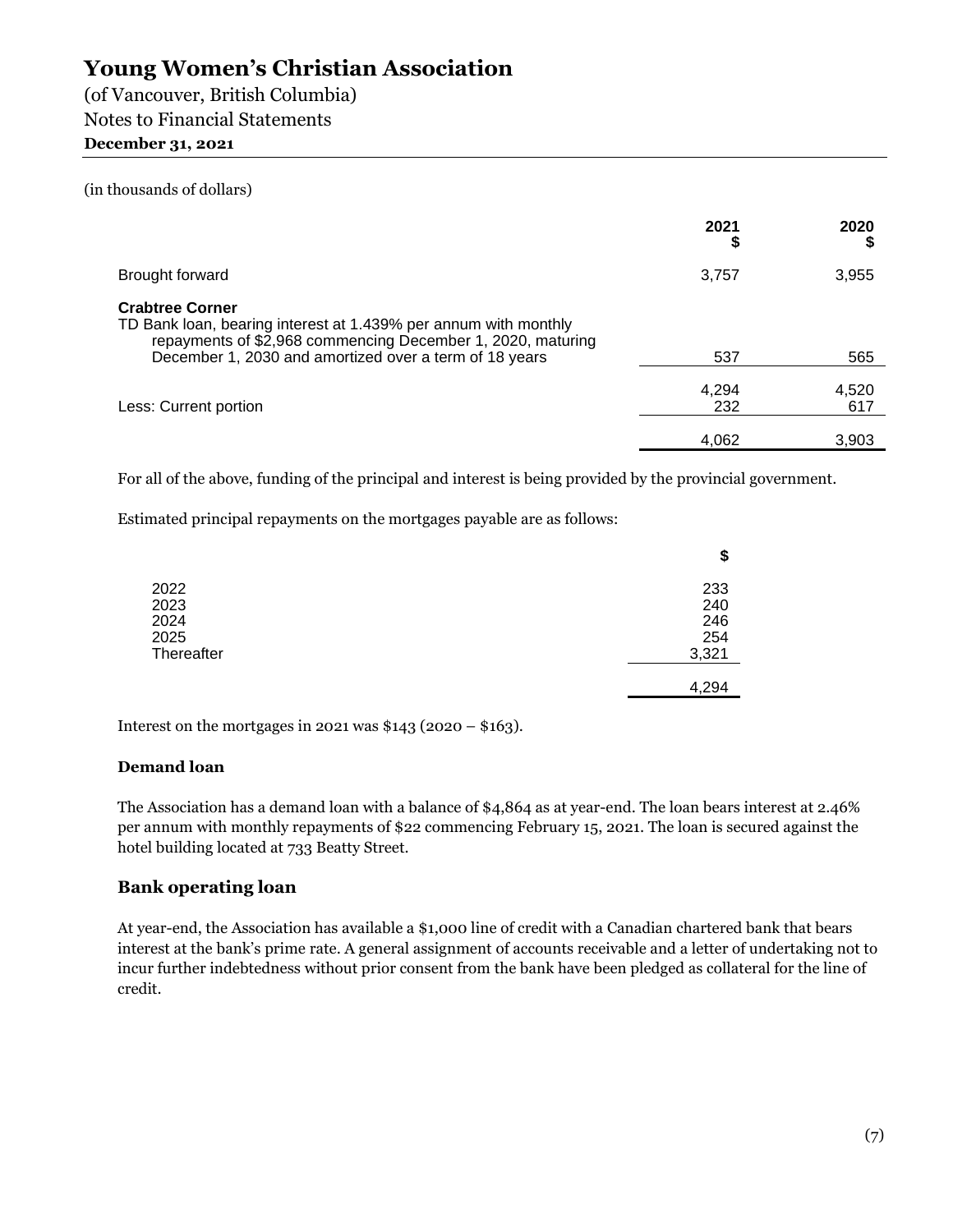(of Vancouver, British Columbia) Notes to Financial Statements **December 31, 2021** 

#### (in thousands of dollars)

#### **8 Internally restricted funds**

Internally restricted funds consist of the following:

|                     | 2020   | from  | <b>Transfer to</b> | 2021   |
|---------------------|--------|-------|--------------------|--------|
|                     | Φ      |       |                    |        |
| Endowment fund      | 2,206  |       |                    | 2,206  |
| Capital reserve     | 4,603  | (725) | 3,300              | 7,178  |
| Legacy fund         | 569    |       | 20                 | 589    |
| Employment fund     | 4,730  |       | 770                | 5,500  |
| Sustainability fund | 479    |       | 210                | 689    |
| COVID fund          | 3,450  |       |                    | 3,450  |
|                     | 16,037 | (725) | 4,300              | 19,612 |

#### a) Board-Designated Endowment Fund

The purpose of the Board-Designated Endowment Fund is to accumulate resources that may be used to meet future needs of the Association. The fund contains unrestricted contributions from donors as well as amounts allocated by the Board of Directors from operating surpluses. The principal amount of the fund will remain intact, and income from investing the fund will be used to support the activities of the Association. Any use of the principal balance would be on a temporary basis only and the fund would be replenished.

b) Board-Designated Capital Repair and Replacement Reserve

The purpose of the Board-Designated Capital Repair and Replacement Reserve is to provide for the maintenance and replacement of major property and equipment such as furniture, equipment, building components and computer systems. This fund is not intended to be used for the acquisition or replacement of land or buildings. Expenditures out of this fund will require the Board of Directors' approval in the annual capital budget.

c) Board-Designated Legacy Fund

The purpose of the Board-Designated Legacy Fund is to ensure that undesignated bequests that are greater than \$10 are used to fund important initiatives within the Association in a timely manner. By setting aside funds in the legacy fund, the Association has the flexibility to target resources to programs and activities with the greatest positive impact. Expenditures out of this fund will require the Board of Directors' approval.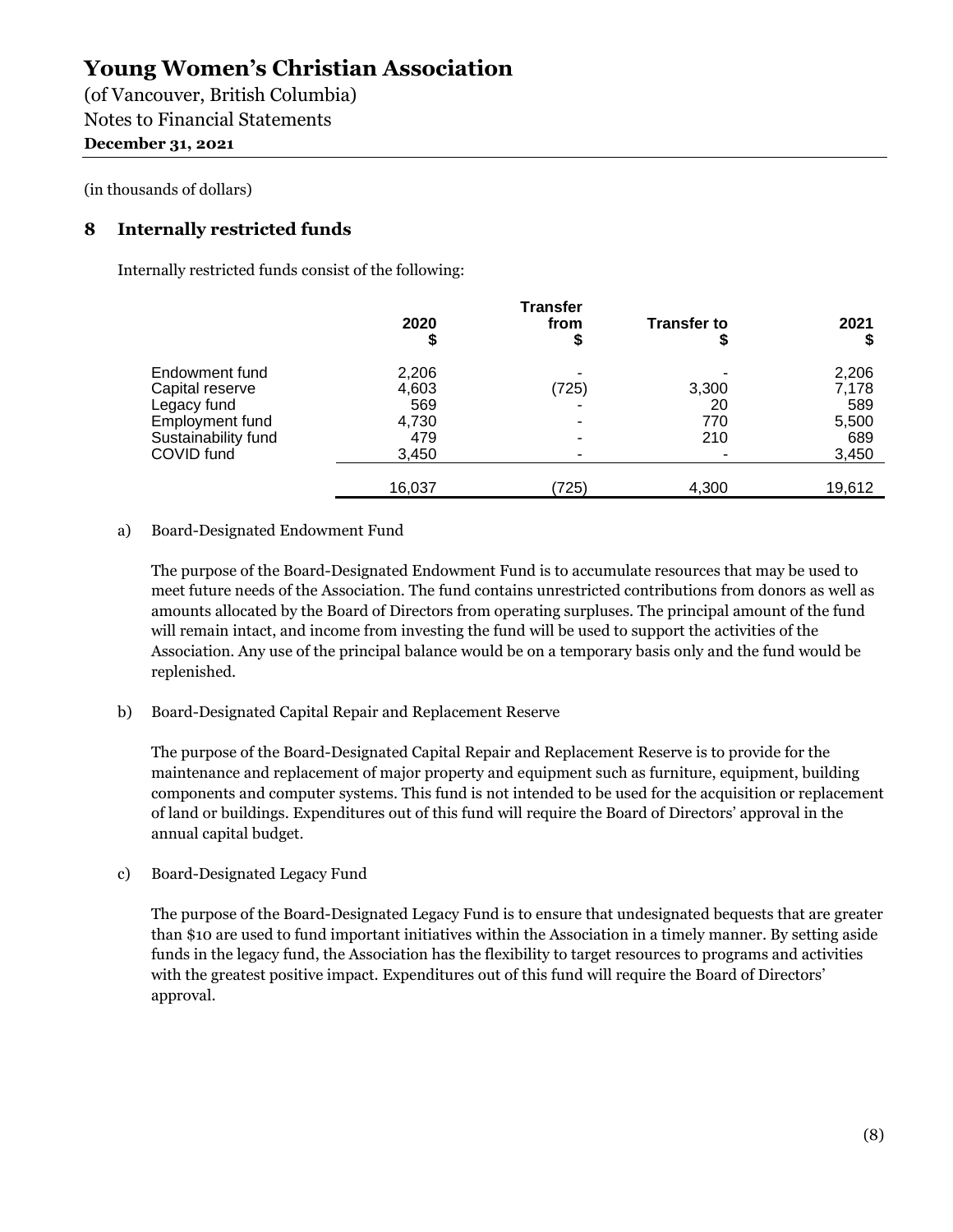(of Vancouver, British Columbia) Notes to Financial Statements **December 31, 2021** 

#### (in thousands of dollars)

d) Board-Designated Employment Program Fund

The purpose of the Board-Designated Employment Program Fund is to set aside resources for the future use of the employment programs. The fund will mitigate any future losses arising from performance based employment programs as well as provide resources to address needs and gaps in employment programming. The Board of Directors will annually review the balance for this fund and decide on the level of funding required.

e) Board-Designated Sustainability Fund

The purpose of the Board-Designated Sustainability Fund is to ensure the long-term sustainability and viability of YWCA programs and services by setting aside funds to support programs after 30 years, at a time when relationship based major gifts fundraising is expected to be greatly reduced. Expenditures out of the fund will require the Board of Directors' approval.

f) Board-Designated COVID Fund

The purpose of the Board-Designated COVID Fund is to set aside resources for future years and to mitigate the financial impact of the COVID-19 pandemic on future years' operations. Expenditures out of the fund will require the Board of Directors' approval.

#### **9 Donor designated endowment funds**

a) Managed by the Association

|                            | Balance-<br><b>Beginning of</b><br>year | <b>Endowment</b><br>contributions<br>⊅ | <b>Inflation</b><br>adjustment | Balance-<br>End of<br>year |
|----------------------------|-----------------------------------------|----------------------------------------|--------------------------------|----------------------------|
| May Brown                  | 111                                     |                                        | 5                              | 116                        |
| <b>Charles Delmar Hill</b> | 193                                     |                                        | 10                             | 203                        |
| Jean Giles                 | 56                                      |                                        |                                | 59                         |
| Rudy & Patricia North      | 80                                      |                                        | 4                              | 84                         |
| <b>Grace Fisher</b>        | 127                                     |                                        | 6                              | 133                        |
| Daryl Bramall              | 40                                      |                                        |                                | 42                         |
| Dan Hill                   | 37                                      |                                        |                                | 39                         |
| Rina Hondrich              | 832                                     |                                        | 42                             | 874                        |
| Caroline Dunn              | 27                                      |                                        |                                | 28                         |
| Crabtree Corner endowment  | 254                                     |                                        | 13                             | 267                        |
| Housing endowments         | 367                                     | 525                                    | 44                             | 936                        |
|                            | 2,124                                   | 525                                    | 132                            | 2,781                      |

The total investment income earned on resources held for endowment in the years amounts to \$254  $(2020 - $296).$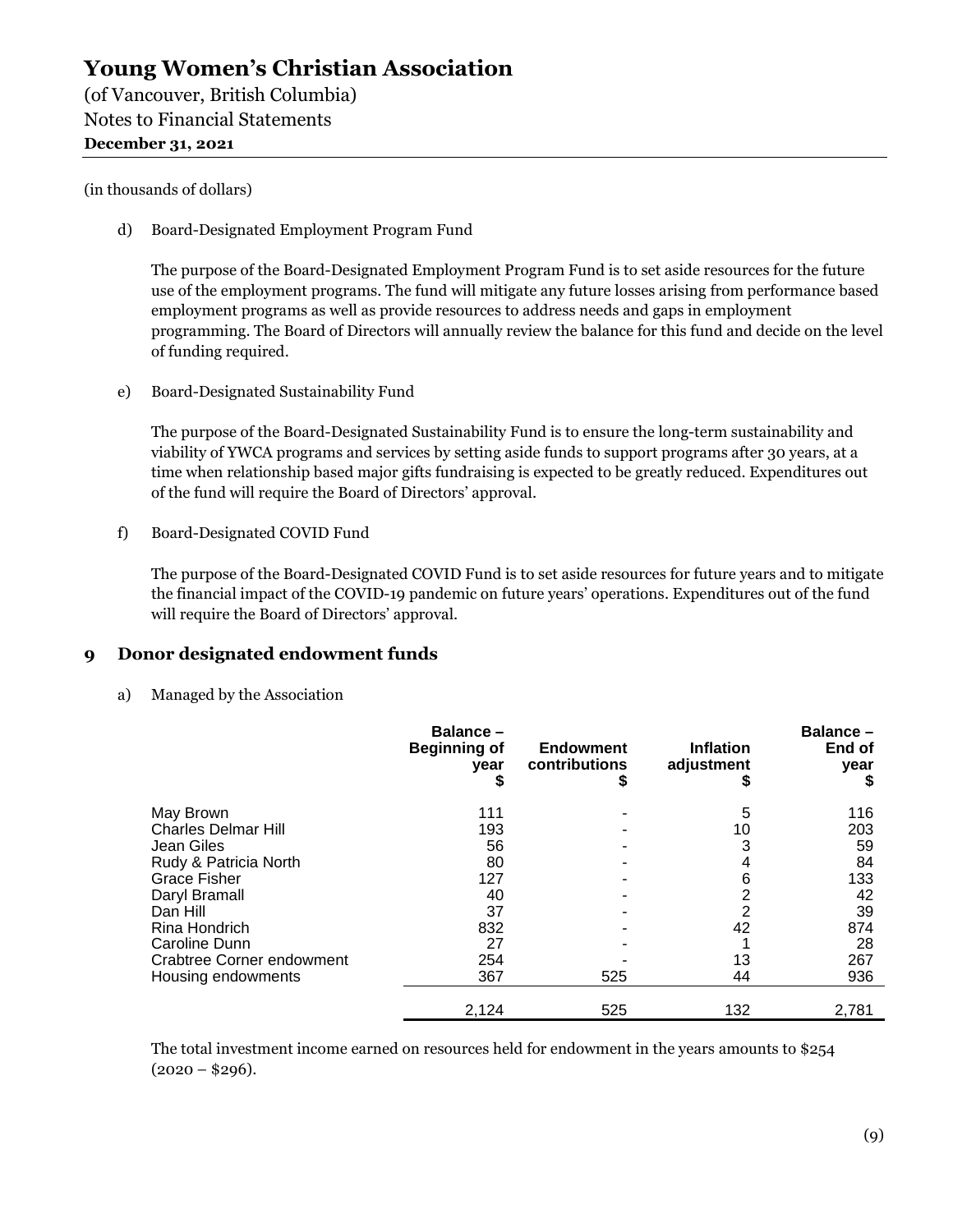(of Vancouver, British Columbia) Notes to Financial Statements **December 31, 2021** 

#### (in thousands of dollars)

- b) Managed by the Vancouver Foundation
	- i) YWCA Endowment Fund

The Association and the Vancouver Foundation have contributed to an Endowment Fund administered by the Vancouver Foundation. The Association receives all income from the Endowment Fund in its Operating Fund but does not have access to the capital, which is \$403 as at December 31, 2021 (2020 – \$403). Interest income from the fund in 2021 was \$35 (2020 – \$32).

ii) Mary C. Jordan Economic Independence for Women Fund

The Mary C. Jordan Economic Independence for Women Fund was established to support economic independence for women through programs offered by the Association. In October 2003, Mary C. Jordan contributed \$25 to this fund and assigned the administration to the Vancouver Foundation. The Association receives all income from the fund but does not have access to the capital, which is \$40 at December 31, 2021 (2020 – \$40). Interest income from the fund in 2021 was \$2 (2020 – \$2).

#### **10 Pension plan**

Funding contributions are made by the Association to the pension plan based on a percentage of employee compensation. The employer contribution rate to the pension plan is  $175\%$  (2020 – 175%) of employee contributions. In 2021, the Association's pension expenses were  $$1,468$  (2020 –  $$1,470$ ).

The Association is one of ten agencies that comprise the United Way of the Lower Mainland pension plan (the Plan). As of the last valuation at December 31, 2019, the Plan had a solvency deficit of \$18,781 and a going concern excess of \$21,410.

#### **11 Commitments**

The Association has entered into various leases for premises and equipment. Future minimum lease payments are as follows:

|      | \$    |
|------|-------|
| 2022 | 1,308 |
| 2023 | 1,200 |
| 2024 | 273   |
|      | 2,781 |

#### **12 Fair value of financial instruments**

The carrying value of cash and cash equivalents, short-term investments, accounts receivable and accounts payable and accrued liabilities reflects their fair value due to the relatively short period to maturity of the instruments.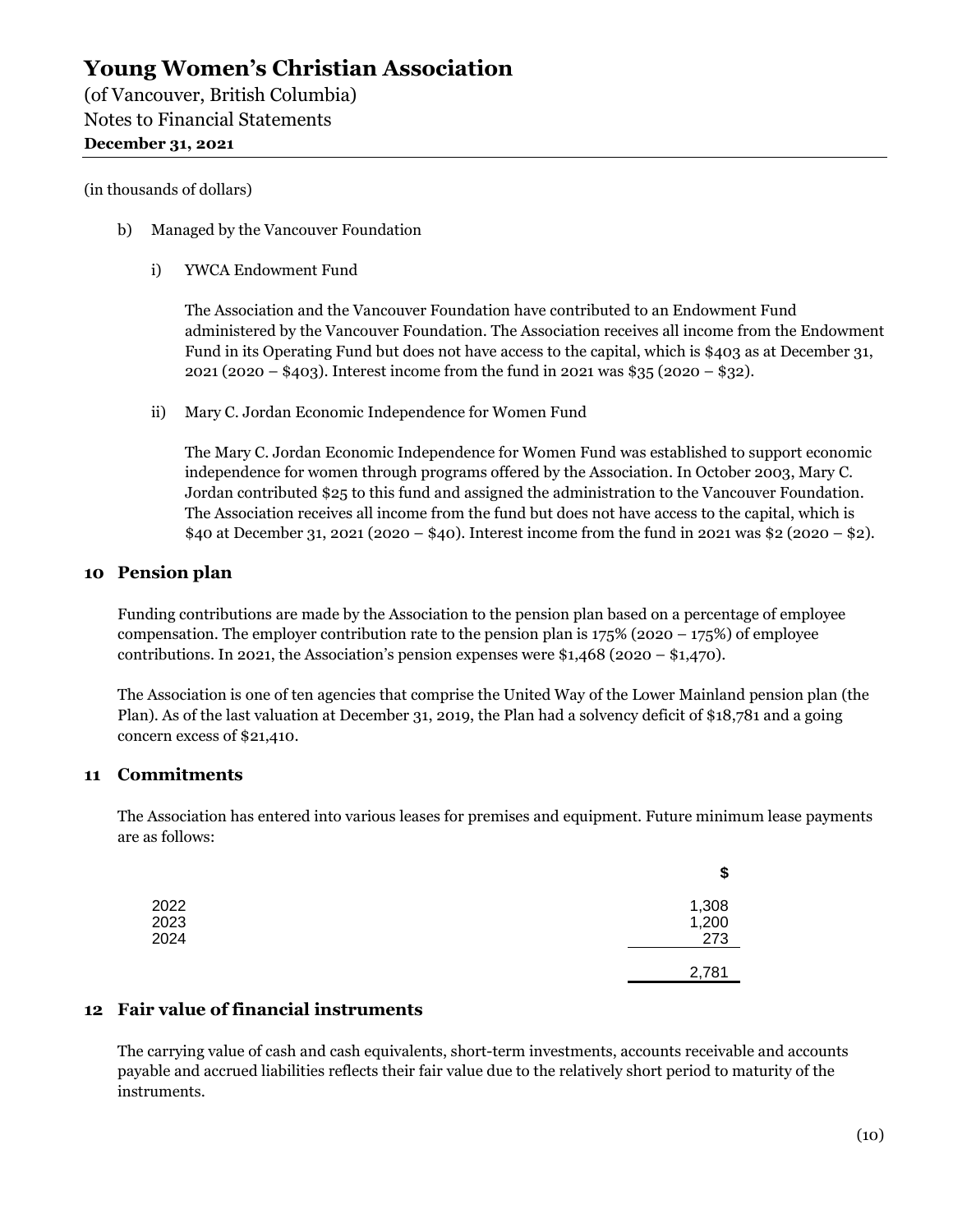(of Vancouver, British Columbia) Notes to Financial Statements **December 31, 2021** 

#### (in thousands of dollars)

Capital leases payable and the mortgages payable are of a long-term nature and, as such, are impacted by changes in market yields, which can result in differences between carrying value and market value.

#### **13 Credit, market, interest rate and liquidity risk management**

#### **Credit risk**

Credit risk is the risk of loss resulting from the failure of an individual or group to honour its financial obligations. The only financial instruments that potentially subject the Association to concentrations of credit risk are its accounts receivable and investments in bonds and debentures. However, a majority of the Association's accounts receivable relate to amounts owing from government grant programs and its investments are managed to maintain minimum credit criteria and are diversified within various asset pools held by the Association. Thus, the Association is not considered to be significantly exposed to credit risk.

#### **Market risk**

Market risk is the risk that the fair value or future cash flows of a financial instrument will fluctuate due to changes in market prices. Fair value risk is the potential for loss from an adverse movement in the value of a financial instrument. The Association is exposed to fair value risk on its investments held in short-term notes, bonds and debentures and marketable equity securities. These market risks are managed by establishing and monitoring asset allocation strategies and minimum credit criteria, and by diversifying investments within the various asset pools held by the Association. Exposure to any related foreign currency risk is limited to its investments in overseas equities as disclosed in note 4.

#### **Interest rate risk**

Interest rate risk is the risk that the Association's investments will change in fair value due to future fluctuations in market interest rates. The risk arises primarily on interest bearing financial instruments held in pooled money market and bond funds as well as the Association's fixed interest mortgage loans as disclosed in note 7.

#### **Liquidity risk**

Liquidity risk is the risk that the Association will not be able to meet its financial obligations as they fall due. The Association's approach to managing liquidity risk is to ensure that it will have sufficient working capital and cash flow generated from operations to fund the operations and settle debt and liabilities when due. The Association also maintains reserves to mitigate this risk (note 8). Contractual obligation payments related to financial liabilities as at December 31, 2021 are expected to be paid in accordance with the repayment schedules disclosed in notes 7 and 11.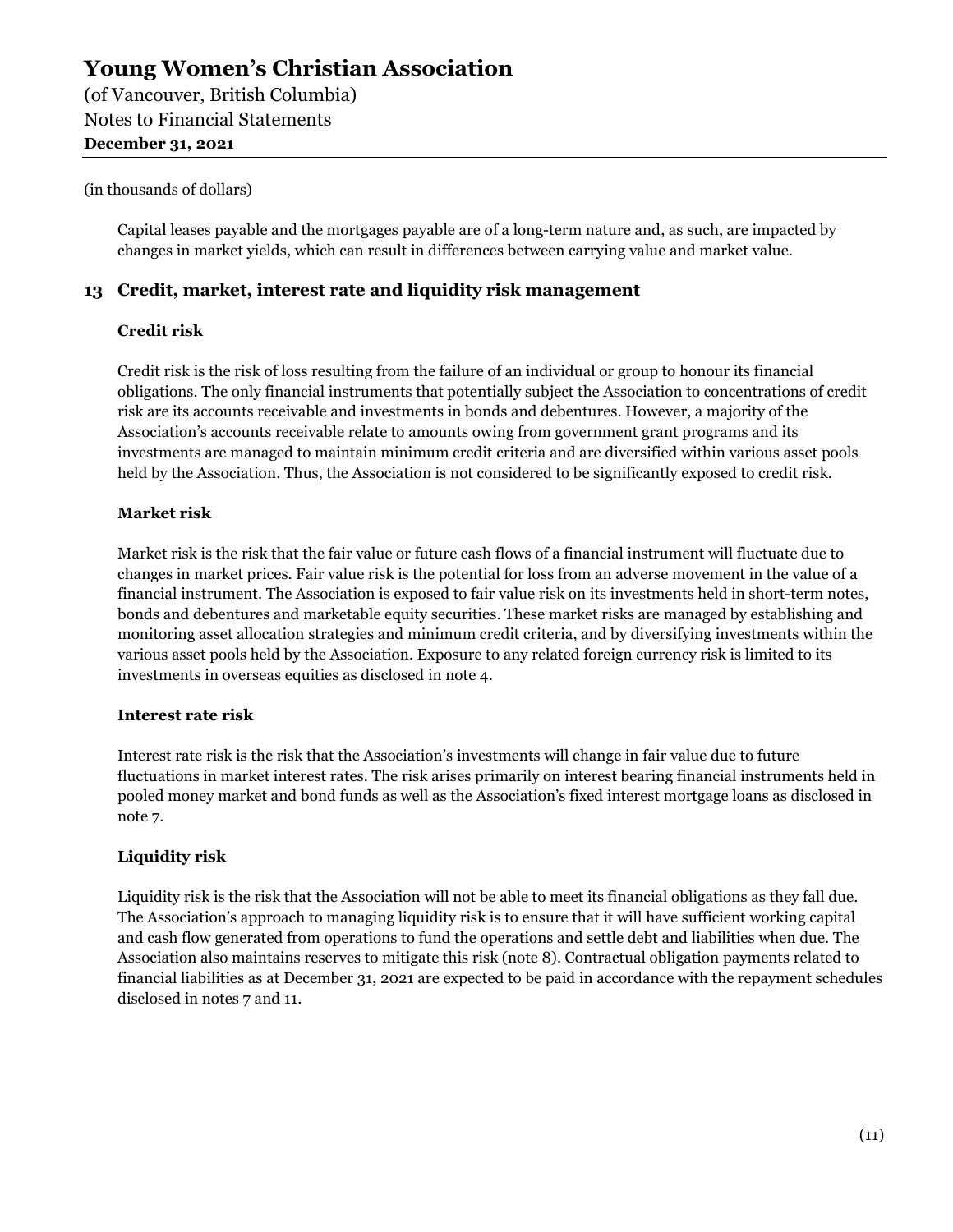(of Vancouver, British Columbia) Notes to Financial Statements **December 31, 2021** 

(in thousands of dollars)

#### **14 Capital disclosure**

The Association defines its capital as the amounts included in its fund balances.

The Association's objective when managing its fund balances is to safeguard its ability to continue as a going concern so that it can continue to provide the appropriate level of benefits and services to its beneficiaries and its stakeholders.

A portion of the Association's fund balances is restricted. The Association has internal control processes to ensure that the restrictions are met prior to the utilization of these resources and has been in compliance with these restrictions throughout the year.

In addition, a portion of the Association's fund balances is internally restricted by the Board. The Board allocates the annual excess (deficiency) of revenue over expenses to various internally restricted funds, as detailed in note 8. The Board's policy is to allocate the excess (deficiency) of revenue over expenses from operations, before recognition of the change in fair value of investments. The Board has the discretion to utilize the internally restricted reserves to support the operations of the Association if required.

The Association sets the amount of fund balances in proportion to risk, manages the fund structure and makes adjustments to it in light of changes in economic conditions and the risk characteristics of the underlying assets.

Although the Association has external debt, as detailed in note 7, the repayment of the mortgages is financed by BC Housing through an annual grant to the Association.

#### **15 Total expenses for the year**

|                                                         | 2021   | 2020<br>S |
|---------------------------------------------------------|--------|-----------|
| Salaries and benefits                                   | 22,458 | 20,812    |
| <b>Purchased services</b>                               | 5.788  | 5,714     |
| Programming expenses and supplies                       | 1,978  | 1,398     |
| Building supplies, maintenance, insurance and utilities | 3,011  | 2,250     |
| Depreciation                                            | 2,255  | 1,420     |
| Rental and occupancy costs                              | 1,641  | 1,544     |
| Telephone, fax, internet, postage and courier           | 392    | 380       |
| Audit and legal fees                                    | 224    | 121       |
| Equipment expense                                       | 976    | 799       |
| Marketing and communications                            | 71     | 73        |
| Staff/volunteer expense                                 | 278    | 175       |
| National and world allocation                           | 146    | 131       |
| Office and administration                               | 313    | 264       |
|                                                         | 39,531 | 35,081    |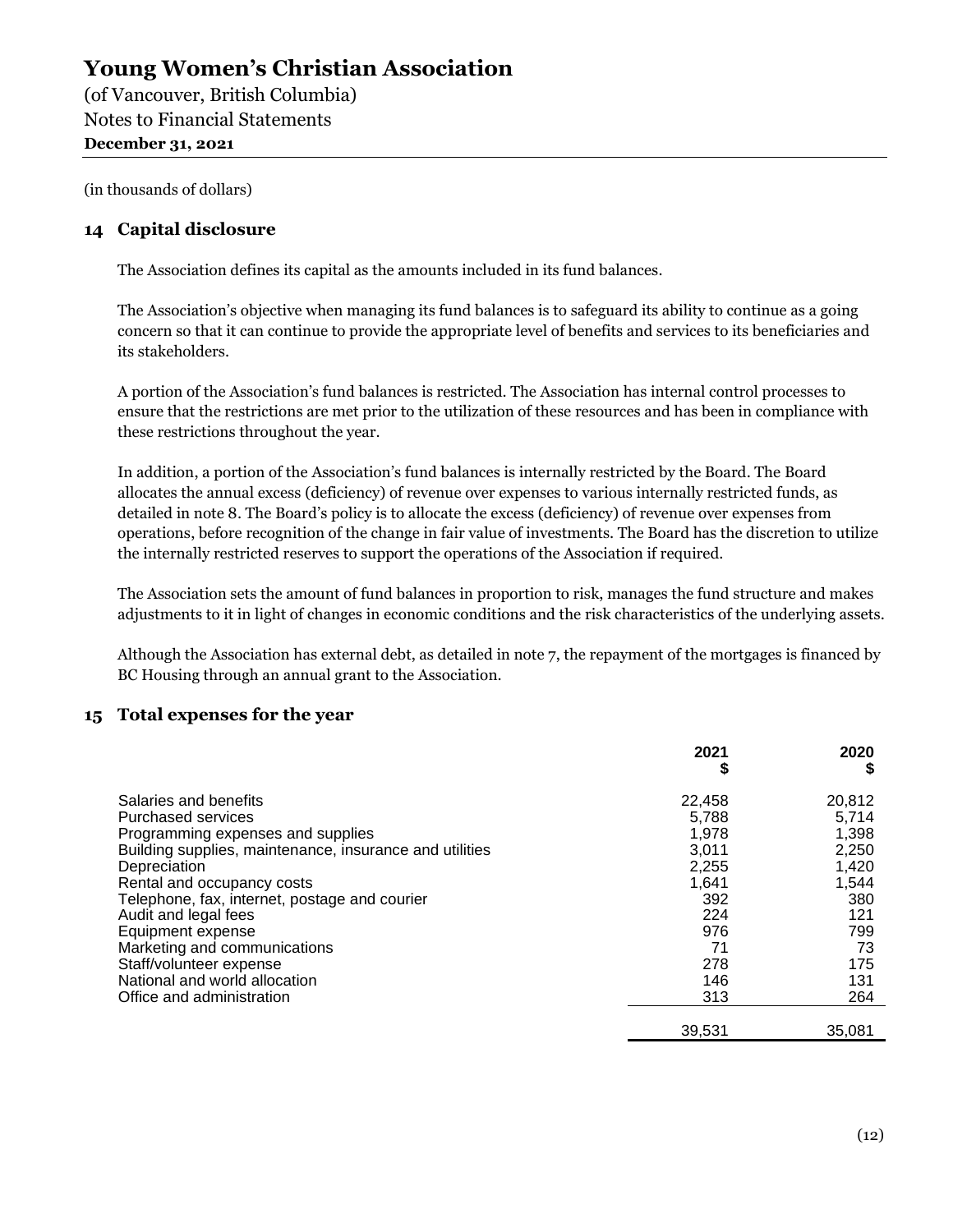(of Vancouver, British Columbia) Notes to Financial Statements **December 31, 2021** 

(in thousands of dollars)

#### **16 New Societies Act of British Columbia**

Effective November 26, 2018, a new Societies Act came into force in British Columbia. The Association transitioned to the new Act in June 2018. Financial statements disclosure requirements are detailed below:

a) Remuneration paid to Directors

Directors received no remuneration for being a Director of or acting in another capacity with the Association.

b) Remuneration paid to highest paid employees and contractors

During the year, the Association paid a total of  $$1,234$  (2020 –  $$1,165$ ) in salaries to ten employees whose remuneration is  $$75 (2020 - $75)$  or more.

c) Financial assistance

The Association did not provide any financial assistance outside the ordinary course of activities during the year.

#### **17 Supplemental information**

Under the Fetal Alcohol Spectrum Disorder (FASD) National Strategic Projects Fund agreement with Public Health Agency Canada, the Association received \$179 (2020 – \$116) for the Culturally Sensitive Awareness to Prevent FASD in Marginalized Communities project. This project incurred expenditures of \$179 (2020 – \$117) during the year.

Under the Reaching Home: Canada's Homelessness Strategy Program, the Association received grants during the year of \$142 (2020 – \$53) for the Crabtree Housing Circles program. This program has incurred expenditures of  $$151 (2020 - $56)$ .

During 2019 and 2020, the Association has received government grants of \$2,488 for a housing building envelope restoration project and \$7,999 for the Beatty Hotel project expansion. During 2021, the Association received government grants of \$1,800 for the May Brown housing project and \$680 for the continuation of the housing building envelope restoration project. These grants are secured against forgivable loans that are forgivable on condition that the Association meet certain requirements specified at the time of the grants.

#### **Leveraging Gender Program (amounts are not rounded)**

The Association signed a Contribution Agreement with the Minister for the Department for Women and Gender Equality to deliver a project called Leveraging Gender-based Analysis Plus to Advance Women's Participation and Prosperity. During the year, the Association received funding in the amount of \$72,142, incurred expenditures of \$20,134 and deferred the balance of \$52,008 to 2022.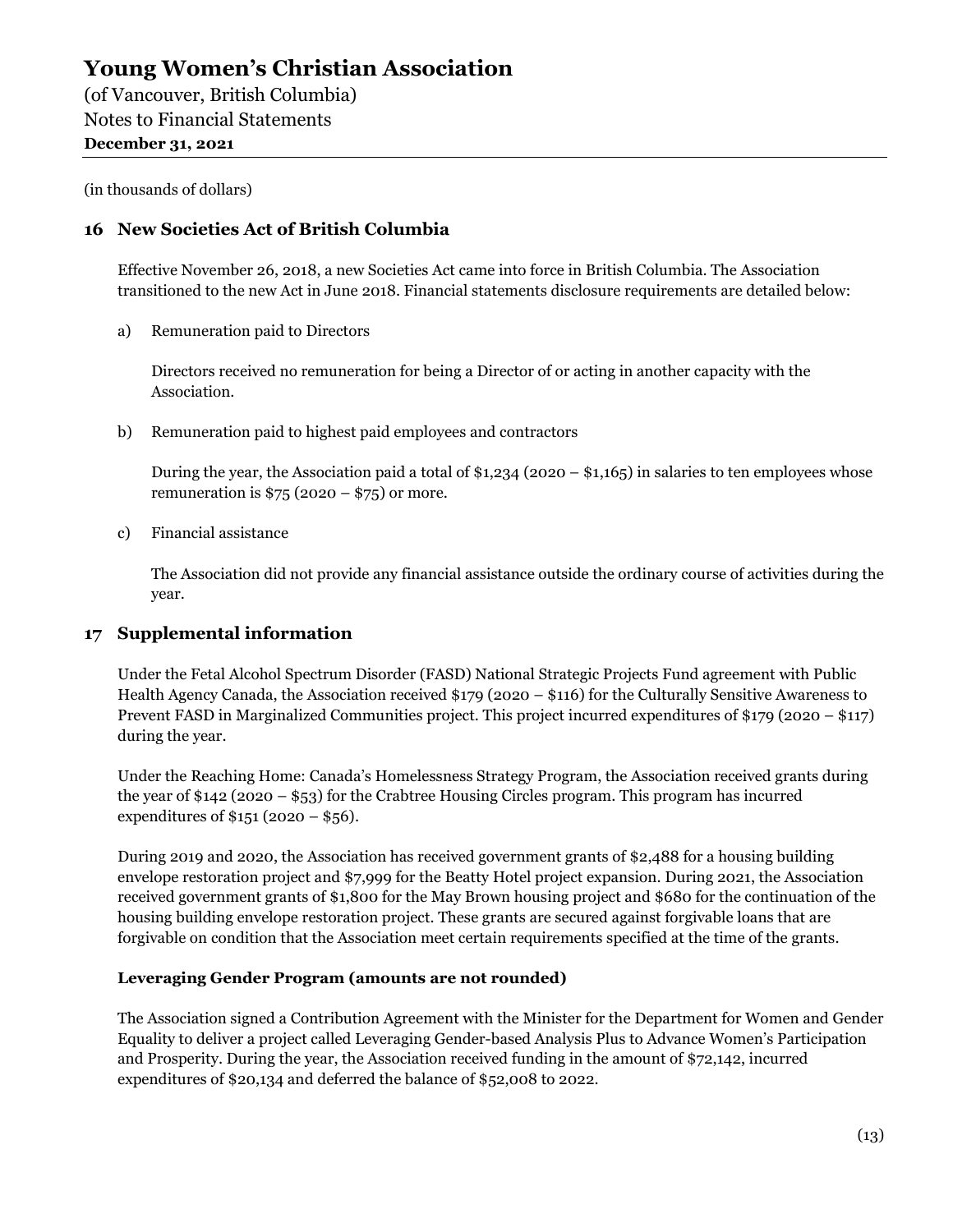(of Vancouver, British Columbia) Notes to Financial Statements

### **December 31, 2021**

(amounts not rounded)

|                                                                                                                                         | \$                              |
|-----------------------------------------------------------------------------------------------------------------------------------------|---------------------------------|
| <b>Revenue</b>                                                                                                                          | 20,134                          |
| <b>Expenses</b><br>Salaries and benefits<br>Materials and supplies<br>Other (specify) staff development, meeting food<br>Administration | 15,430<br>2,672<br>202<br>1,830 |
|                                                                                                                                         | 20,134                          |
|                                                                                                                                         |                                 |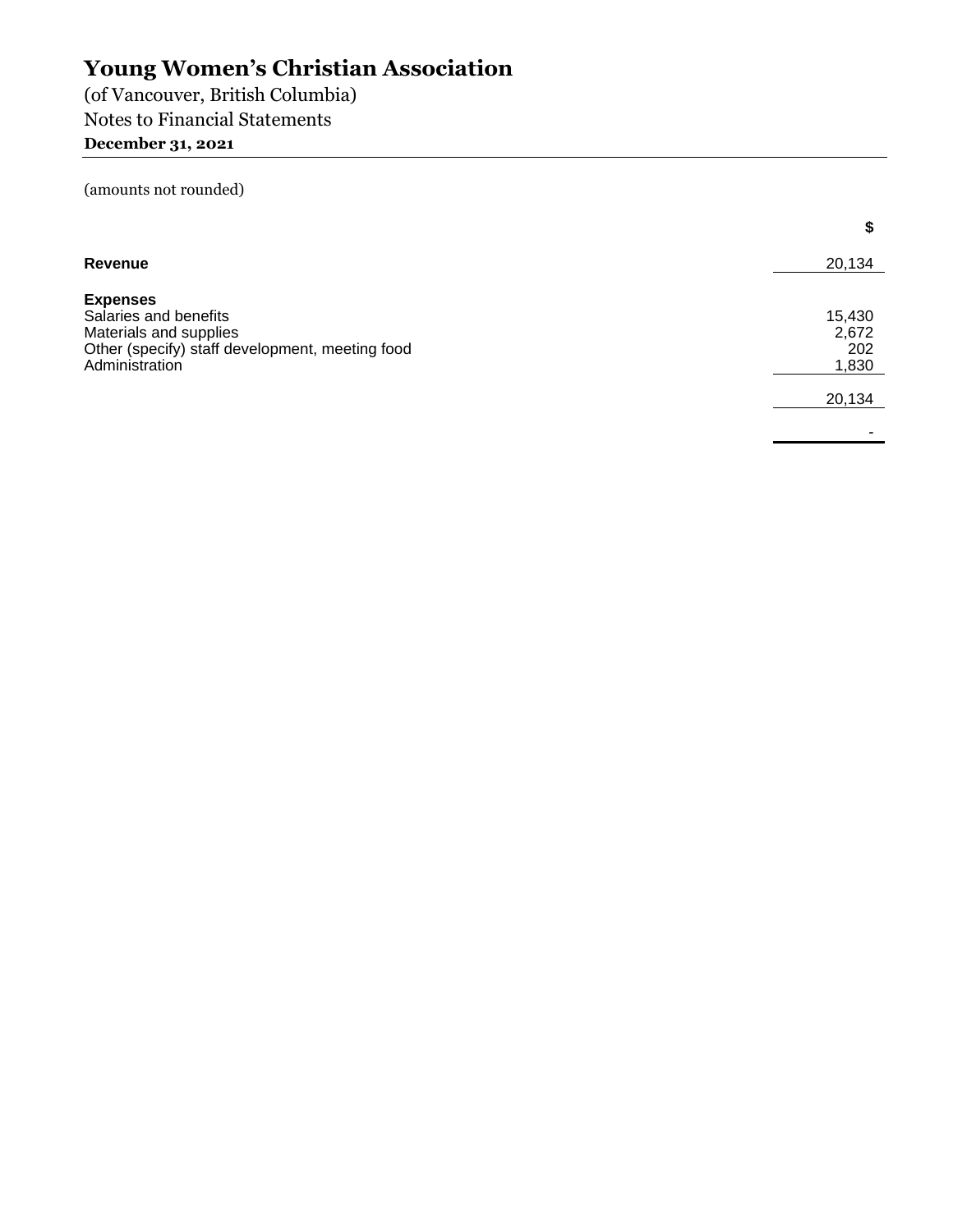(of Vancouver, British Columbia) Ancillary Information Schedule of Revenue and Expenditures for Housing Programs **For the year ended December 31, 2021** 

(amounts not rounded)

|                                                                     | <b>Crabtree</b><br><b>Housing</b> | <b>Semlin</b><br><b>Gardens</b><br>\$ | <b>Fraser</b><br><b>Gardens</b><br>\$ | <b>Alder</b><br><b>Gardens</b><br>\$ | <b>Munroe</b><br>House<br>S | Como<br>Lake<br>\$ |
|---------------------------------------------------------------------|-----------------------------------|---------------------------------------|---------------------------------------|--------------------------------------|-----------------------------|--------------------|
| <b>Revenue</b><br><b>BC Housing subsidy</b><br>BC Housing subsidy - | 129,456                           | 110,230                               | 191,292                               | 182,867                              | 381,470                     | 106,368            |
| <b>NPAT subsidy</b><br>BC Housing subsidy - non-                    |                                   |                                       | 5,616                                 |                                      | 40,267                      |                    |
| recurring maintenance                                               | 17,420                            |                                       |                                       |                                      |                             |                    |
| Federal Grant - CEWS                                                | 803                               | 803                                   | 803                                   | 1,377                                | 6,902                       | 803                |
| Rental revenue                                                      | 68,631                            | 196,285                               | 129,532                               | 230,301                              | 46,992                      | 183,177            |
| Other revenue                                                       |                                   | 448                                   | 10,191                                | 5,075                                |                             | 4,888              |
|                                                                     | 216,310                           | 307,766                               | 337,434                               | 419,620                              | 475,631                     | 295,236            |
| <b>Expenditures</b>                                                 |                                   |                                       |                                       |                                      |                             |                    |
| Property taxes and licences                                         | 3,061                             | 27,379                                |                                       |                                      | 1,034                       |                    |
| Insurance<br><b>Utilities</b>                                       | 8,680                             | 36,883                                | 31,420                                | 56,174                               | 14,993                      | 41,367             |
| Heating and gas                                                     | 4,056                             | 5,170                                 | 6,625                                 |                                      | 7,314                       |                    |
| Electricity/hydro                                                   | 18,691                            | 15,662                                | 16,055                                | 34,353                               | 6,410                       | 27,584             |
| Water and sewer                                                     | 4,857                             | 21,570                                | 11,889                                | 11,388                               | 4,220                       | 23,452             |
| Garbage removal                                                     | 4,802                             | 5,516                                 | 5,348                                 | 5,443                                | 1991                        | 4,941              |
| Maintenance                                                         |                                   |                                       |                                       |                                      |                             |                    |
| Salaries and benefits                                               | 22,801                            | 11,987                                | 10,735                                | 213,941                              | 201,594                     | 148,962            |
| <b>Building</b>                                                     | 14,538                            | 57,614                                | 49,978                                | 88,575                               | 33,846                      | 45,472             |
| Service contracts                                                   | 5,334                             | 6,763                                 | 10,076                                | 5,650                                | 9,596                       | 24,008             |
| Administration                                                      |                                   |                                       |                                       |                                      |                             |                    |
| Salaries and benefits                                               | 254,596                           | 52,850                                | 49,892                                | 39,661                               | 36,795                      | 31,592             |
| Office overhead<br>Audit fee                                        | 8,525<br>3,193                    | 7,092<br>3,193                        | 4,716<br>3,193                        | 11,730<br>3,193                      | 18,028<br>3,193             | 5,668<br>3,193     |
| Replacement reserve                                                 |                                   | 24,192                                |                                       |                                      |                             |                    |
| Other programs expense<br>NPAT second mortgage                      | 30,419                            | 5,024                                 | 1,892                                 | 17,142                               | 23,003                      | 5,729              |
| payment                                                             |                                   |                                       | 5,620                                 |                                      | 40,267                      |                    |
| Mortgage payment                                                    | 35,620                            | 77,350                                | 165,854                               |                                      | 44,528                      |                    |
| Non-recurring maintenance                                           | 17,420                            |                                       |                                       |                                      |                             |                    |
|                                                                     | 436,593                           | 358,245                               | 373,293                               | 487,250                              | 446,812                     | 361,968            |
| Surplus (deficiency) of                                             |                                   |                                       |                                       |                                      |                             |                    |
| revenue over<br>expenditures                                        | (220, 283)                        | (50, 479)                             | (35, 859)                             | (67, 630)                            | 28,819                      | (66, 732)          |